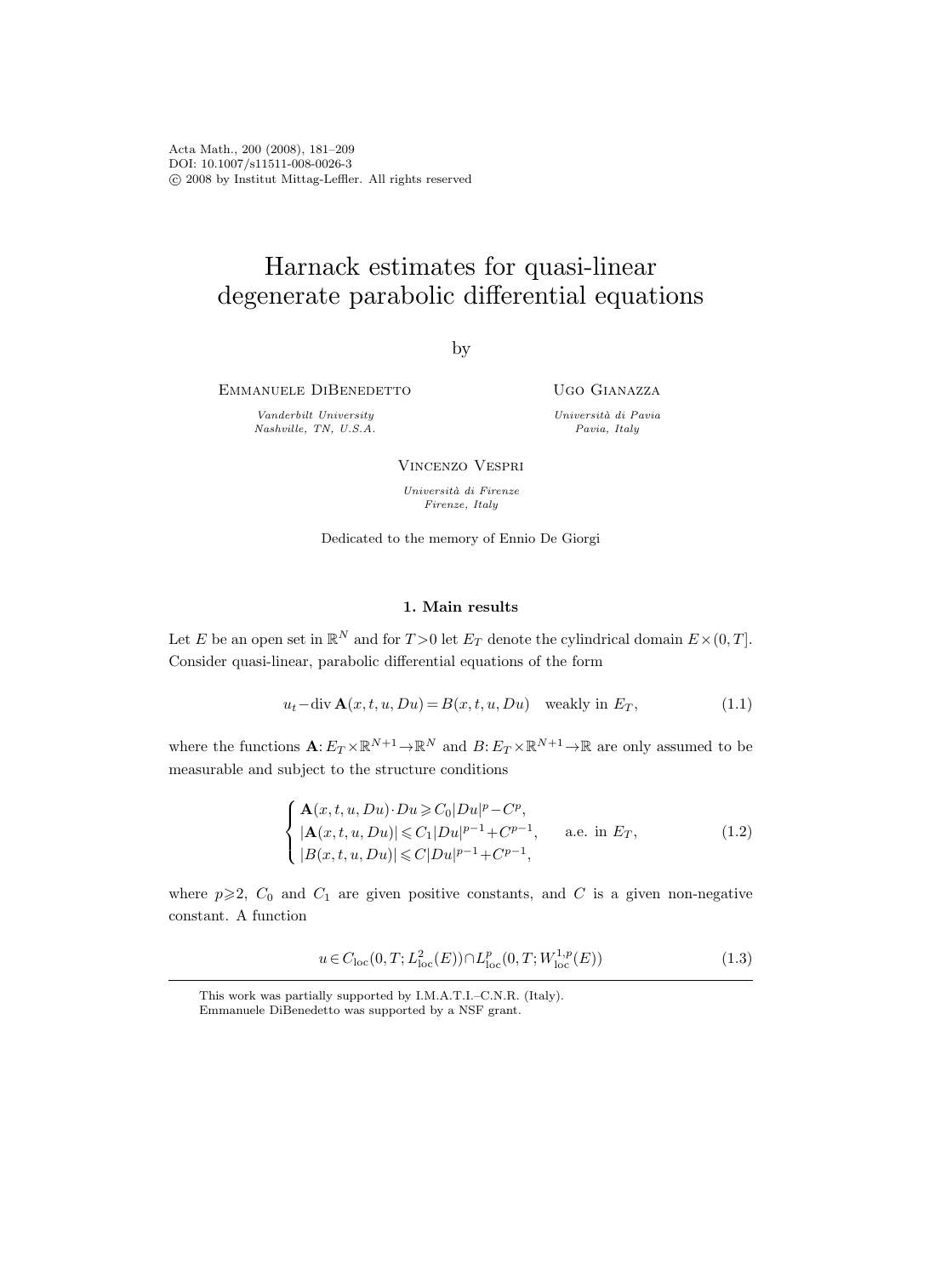is a local, weak solution to (1.1) if for every compact set  $K \subset E$  and every sub-interval  $[t_1, t_2] \subset (0, T]$  one has

$$
\int_{K} u\varphi \, dx \Big|_{t_1}^{t_2} + \int_{t_1}^{t_2} \int_{K} \left[ -u\varphi_t + \mathbf{A}(x, t, u, Du) \cdot D\varphi \right] dx \, dt = \int_{t_1}^{t_2} \int_{K} B(x, t, u, Du)\varphi \, dx \, dt \tag{1.4}
$$

for all bounded test functions

$$
\varphi \in W^{1,2}_{loc}(0,T;L^2(K)) \cap L^p_{loc}(0,T;W^{1,p}_0(K)).
$$
\n(1.5)

The parameters  $\{N, p, C_0, C_1, C\}$  are the data, and we say that a generic constant  $\gamma =$  $\gamma(N, p, C_0, C_1, C)$  depends upon the data, if it can be quantitatively determined a priori only in terms of the indicated parameters.

For  $\varrho > 0$  let  $K_{\varrho}$  be the cube centered at the origin on  $\mathbb{R}^N$  with edge  $2\varrho$ , and for  $y \in \mathbb{R}^N$  let  $K_{\varrho}(y)$  denote the homothetic cube centered at y. For  $\theta > 0$  set also

$$
Q^-_{\varrho}(\theta)=K_{\varrho}\times (-\theta\varrho^p,0],\quad Q^+_{\varrho}(\theta)=K_{\varrho}\times (0,\theta\varrho^p],
$$

and for  $(y, s) \in \mathbb{R}^N \times \mathbb{R}$ ,

$$
\begin{aligned} &(y,s) + Q_{\varrho}^-(\theta) = K_{\varrho}(y) \times (s - \theta \varrho^p, s],\\ &(y,s) + Q_{\varrho}^+(\theta) = K_{\varrho}(y) \times (s, s + \theta \varrho^p). \end{aligned}
$$

Let u be a continuous, non-negative weak solution to  $(1.1)–(1.5)$ , fix  $(x_0, t_0) \in E_T$  such that  $u(x_0, t_0) > 0$  and construct the cylinders

$$
(x_0, t_0) + Q_{4\varrho}^{\pm}(\theta)
$$
, where  $\theta = \left(\frac{c}{u(x_0, t_0)}\right)^{p-2}$  (1.6)

and  $c$  is a given positive constant. These cylinders are "intrinsic" to the solution, since their length is determined by the value of u at  $(x_0, t_0)$ .

THEOREM 1.1. (Intrinsic Harnack Inequality) Let  $u$  be a continuous, non-negative, weak solution to (1.1)–(1.5). There exist positive constants c and  $\gamma$  depending only upon the data, such that for all intrinsic cylinders  $(x_0, t_0) + Q_{4\rho}^{\pm}(\theta)$  as in (1.6), contained in  $E_T$ , either  $u(x_0, t_0) \leq \gamma C \varrho$ , or

$$
u(x_0, t_0) \le \gamma \inf_{K_{\varrho}(x_0)} u(x, t_0 + \theta \varrho^p), \quad \theta = \left(\frac{c}{u(x_0, t_0)}\right)^{p-2}.
$$
 (1.7)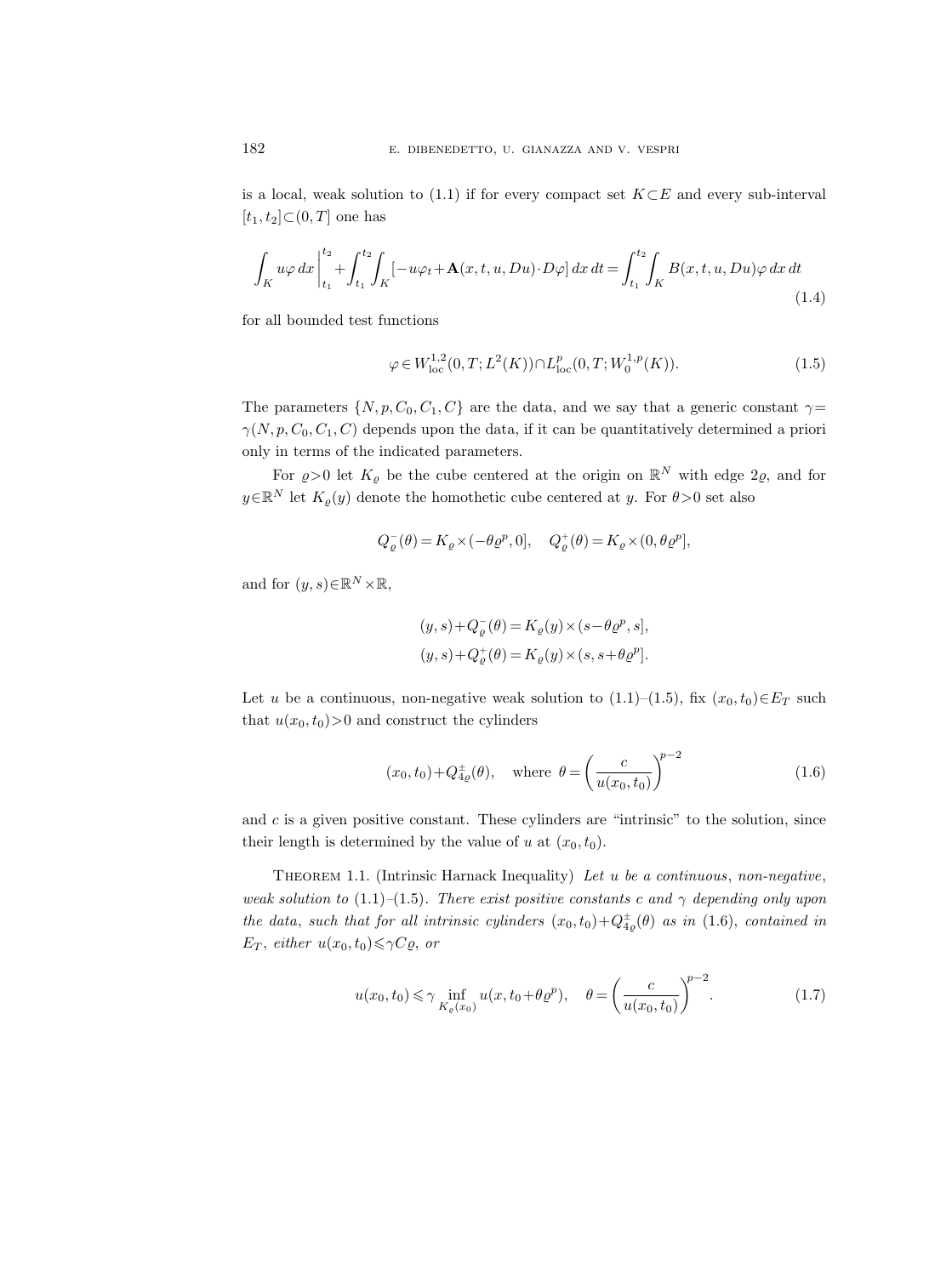Remark 1.1. The constants  $\gamma$  and c deteriorate as  $p \rightarrow \infty$ , in the sense that

$$
\gamma(p), c(p) \to \infty \text{ as } p \to \infty.
$$

However, they are "stable" as  $p \rightarrow 2$ , in the sense that there exist positive constants  $\gamma(2)$ and  $c(2)$ , that can be determined a priori only in terms of the data, such that

$$
\lim_{p \to 2} \gamma(p) = \gamma(2) \quad \text{and} \quad \lim_{p \to 2} c(p) = c(2).
$$

Thus, by formally letting  $p \rightarrow 2$  in (1.7), one recovers the classical Moser's Harnack inequality of [12].

The theorem has been stated for continuous solutions, to give meaning to  $u(x_0, t_0)$ . However, it continues to hold for non-negative weak solutions of  $(1.1)$ – $(1.2)$  for almost all  $(x_0, t_0) \in E_T$  and for corresponding cylinders  $(x_0, t_0) + Q_\rho(\theta) \subset E_T$ . The intrinsic Harnack inequality, in turn, can be used to prove that local solutions of  $(1.1)$  are locally Hölder continuous within their domain of definition. This is the content of the next theorem.

THEOREM 1.2. (Harnack inequality and Hölder continuity)  $Any$  locally bounded weak solution to (1.1)–(1.2), with no sign restriction, is locally Hölder continuous in  $E_T$ . locally quantitative Hölder estimate is established in  $§10$ .

The Hölder continuity of weak solutions of  $(1.1)$ – $(1.2)$  was first established in [5]. The Harnack inequality (1.7) permits an independent proof. Summarizing, we have the following result.

COROLLARY 1.1. Let u be a local, weak solution to  $(1.1)$ – $(1.5)$ . Then u is locally Hölder continuous in  $E_T$ . Moreover, if u is non-negative, it satisfies the intrinsic Harnack inequality in the form  $(1.7)$ .

The proof of these theorems is flexible enough to apply, by minor changes, to local weak solutions of equations of the porous medium type. These results are collected and stated in §11.

The singular case  $1 < p < 2$  is still open and it will be the object of future investigations. Likewise, singular cases of quasi-linear versions of equations of the porous medium type remain to be investigated.

## 2. Novelty and significance

Equation  $(1.1)$  with the structure conditions  $(1.2)$  is a quasi-linear version of the degenerate, homogeneous equation

$$
u_t - \sum_{i,j=1}^{N} (|Du|^{p-2} a_{ij}(x,t) u_{x_i})_{x_j} = 0 \quad \text{weakly in } E_T,
$$
\n(2.1)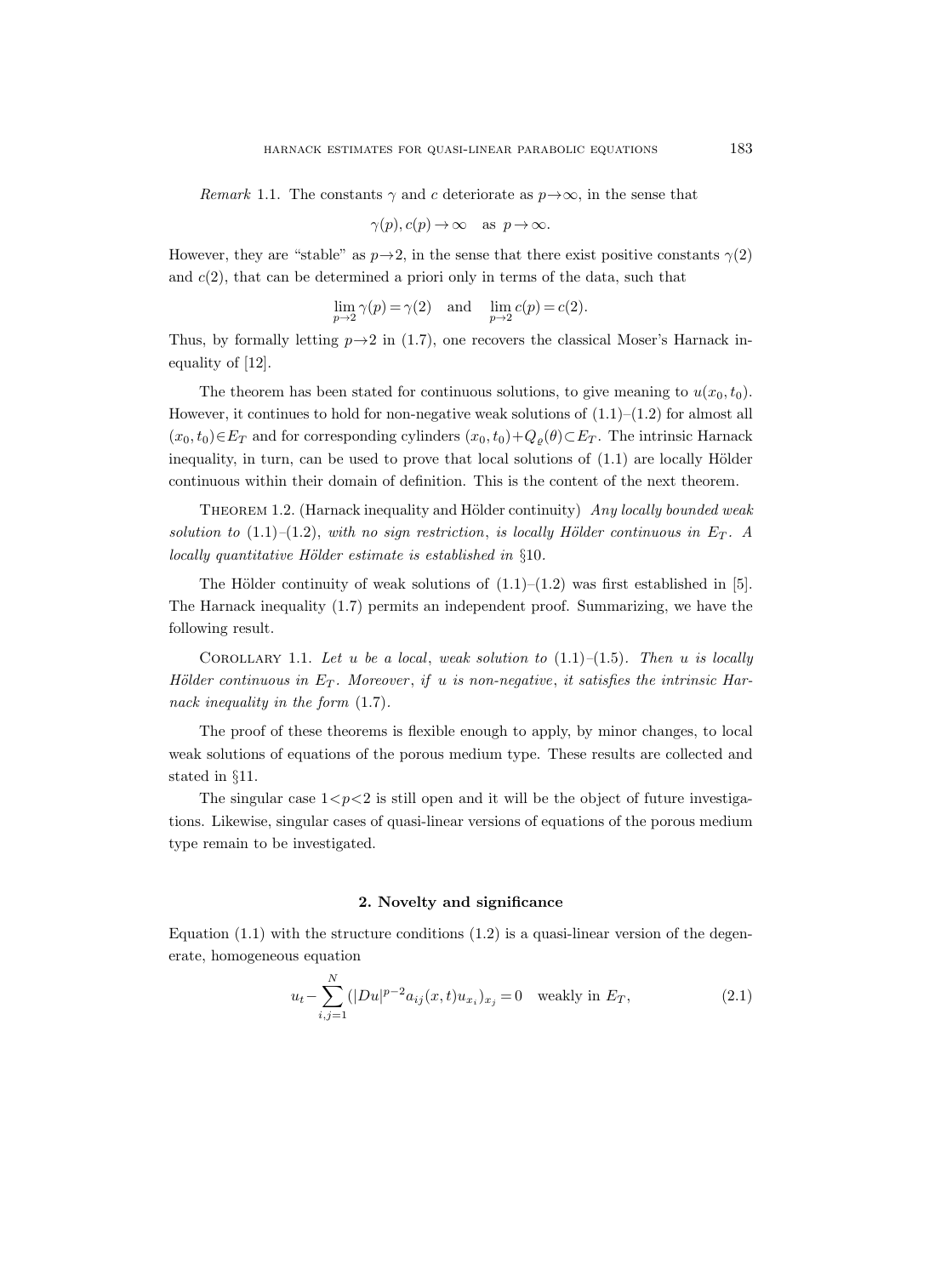where the coefficients  $a_{ij}$  are measurable and locally bounded in  $E_T$  and the matrix  $(a_{ij})$  is almost everywhere positive definite in  $E_T$ . If  $(a_{ij})=I$ , then (2.1) reduces to the degenerate, prototype parabolic p-Laplace equation

$$
u_t - \operatorname{div} |Du|^{p-2}Du = 0 \quad \text{weakly in } E_T. \tag{2.2}
$$

Both  $(2.1)$  and  $(2.2)$  satisfy the structure conditions  $(1.2)$  with  $C=0$ . Accordingly, nonnegative, weak solutions of these equations satisfy the intrinsic Harnack inequality (1.7) with  $C=0$ .

#### 2.1. The linear case  $p=2$

The Harnack inequality for local, non-negative solutions of the heat equation  $((1.7)$ , with  $p=2$  and  $C=0$ , was established independently by Hadamard [8] and Pini [15], by local representation of solutions in terms of heat potentials. In [12], Moser established the same Harnack inequality for weak solutions of  $(2.1)$  for  $p=2$ , by energy based, measuretheoretical arguments, and relying on a fine analysis of properties of parabolic BMO spaces. Moser's proof is non-linear in nature, and it can be extended to the quasi-linear versions  $(1.1)$ – $(1.2)$  with  $p=2$  ([17], [1]).

At almost the same time as Moser's paper [12], Ladyzhenskaya, Solonnikov and Uraltseva [9], established, by means of De Giorgi-type measure-theoretical arguments, that weak solutions of such quasi-linear equations (still for  $p=2$ ), are locally bounded and locally Hölder continuous. It turns out that the Harnack inequality of Moser can be used to establish the Hölder continuity of solutions. On the other hand, it was observed in  $[4]$ that the Hölder continuity implies the Harnack inequality for non-negative solutions.

Thus a summary of the quasi-linear theory for the "linear" case  $p=2$ , is that Hölder continuity and Harnack inequality for non-negative solutions, present the same order of difficulties, and establishing either of them, requires independent measure-theoretical arguments.

#### 2.2. The degenerate case  $p > 2$

Consider linear elliptic equations with bounded and measurable coefficients, of the form

$$
\sum_{i,j=1}^{N} (a_{ij}(x)u_{x_i})_{x_j} = 0 \quad \text{weakly in } E
$$
 (2.3)

and their quasi-linear versions

$$
\operatorname{div} \mathbf{A}(x, u, Du) = B(x, u, Du) \quad \text{weakly in } E,\tag{2.4}
$$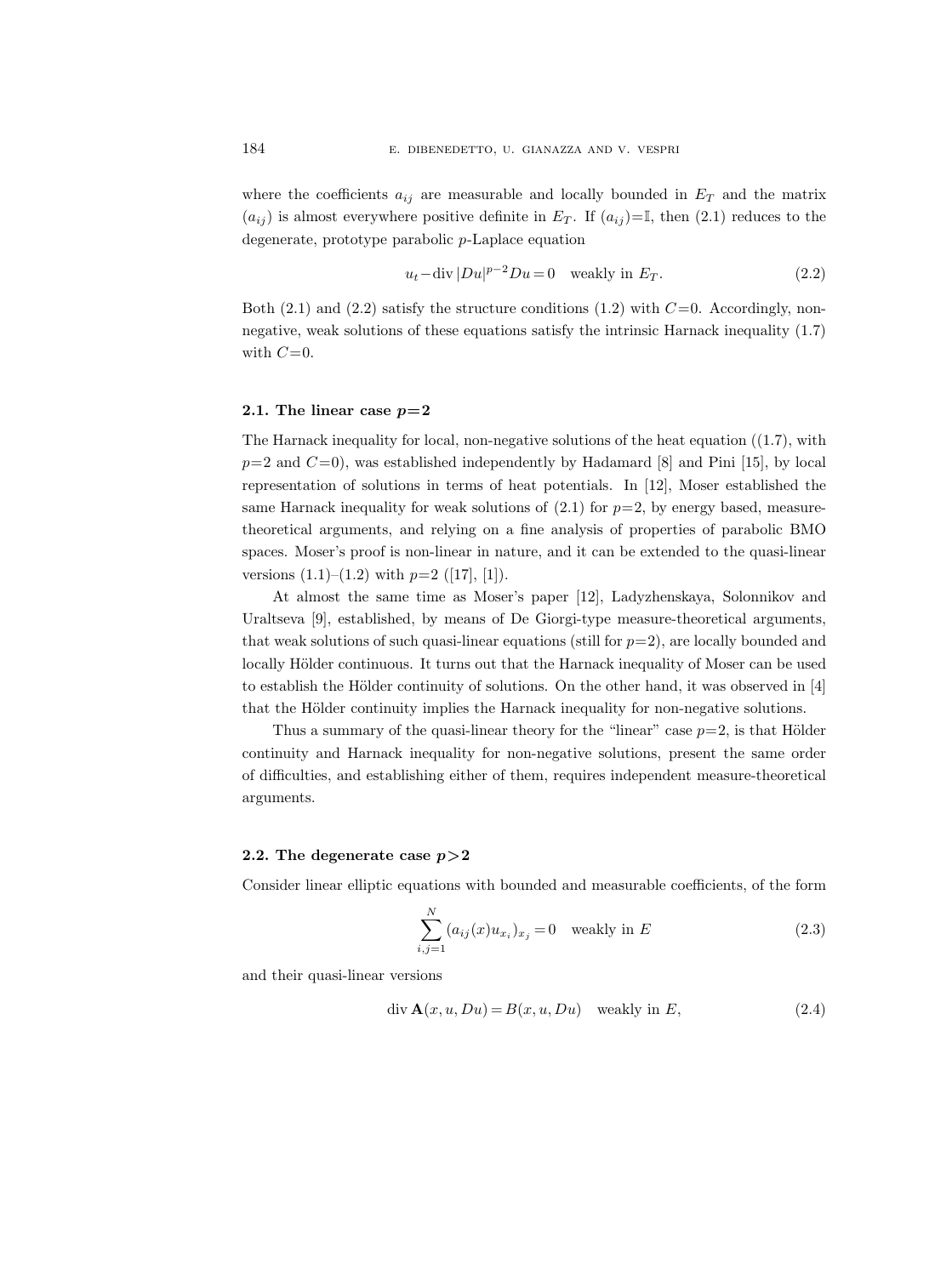where **A** and *B* satisfy the structure conditions  $(1.2)$ . A seminal result of Moser [11] is that non-negative, local solutions of (2.3) satisfy the Harnack inequality. It was observed by Serrin [16] that the same Harnack estimate continues to hold for non-negative solutions of (2.4), for all  $p>1$ . On the other hand, De Giorgi [2] proved that solutions of (2.3) are locally Hölder continuous, and Ladyzhenskaya and Uraltseva [10] observed that indeed the same Hölder regularity continues to hold for solutions of  $(2.4)$ , for all  $p>1$ . In either case, the extension from the "linear" case  $p=2$  to the "non-linear" case  $p\neq2$  is possible by tracking down the topology of  $L^p$  versus the topology of  $L^2$ .

The parabolic theory is markedly different. Indeed, neither Moser's nor De Giorgi's ideas in the version of [9], nor Nash's approach [14] seem to apply when  $p\neq 2$ , even for the prototype case (2.2). Some progress was made in the mid 1980s, by the idea of time*intrinsic* geometry, by which the time is scaled, roughly speaking by  $u^{p-2}$ . This permits one to establish that weak solutions of  $(1.1)–(1.2)$ , for all  $p>1$ , are Hölder continuous in  $E_T$  [5, Chapters III and IV]. It was also observed that while the Harnack inequality in Moser's form is in general false for  $p>2$ , it might hold in this time-intrinsic geometry. Indeed, it was shown that  $(1.7)$ , with  $C=0$ , holds for non-negative solutions of  $(2.2)$ : the original results are in [3]; see [5, Chapter VI], for a complete account of the theory. The proof is based on the maximum principle and comparison functions constructed as variants of the Barenblatt similarity solutions

$$
\Gamma_p(x,t) = \frac{1}{t^{N/\lambda}} \left( 1 - \gamma_p \left( \frac{|x|}{t^{1/\lambda}} \right)^{p/(p-1)} \right)_+^{(p-1)/(p-2)}, \quad t > 0,
$$
\n(2.5)

where

$$
\gamma_p = \left(\frac{1}{\lambda}\right)^{1/(p-1)} \frac{p-2}{p}, \quad \lambda = N(p-2) + p. \tag{2.6}
$$

As  $p\rightarrow 2$ , this tends pointwise to the fundamental solution of the heat equation. In this sense  $\Gamma_p$  is some sort of p-heat potential, and the approach can be regarded as paralleling that of Hadamard and Pini for the heat equation.

The issue of the Harnack inequality for non-negative solutions of equations of the type  $(1.1)$ , with the full quasi-linear structure  $(1.2)$ , while raised in [1], [17], [9] and [5], has since remained open.

The novelty of Theorem 1.1 is in producing a proof of the Harnack inequality (1.7) based only on measure-theoretical arguments. This bypasses any notion of maximum principle and potentials, and permits an extension to non-negative solutions of quasilinear equations of the type of  $(1.1)$ – $(1.2)$ . Its significance is in paralleling Moser's measure-theoretical approach, in dispensing with Hadamard and Pini's potential representations.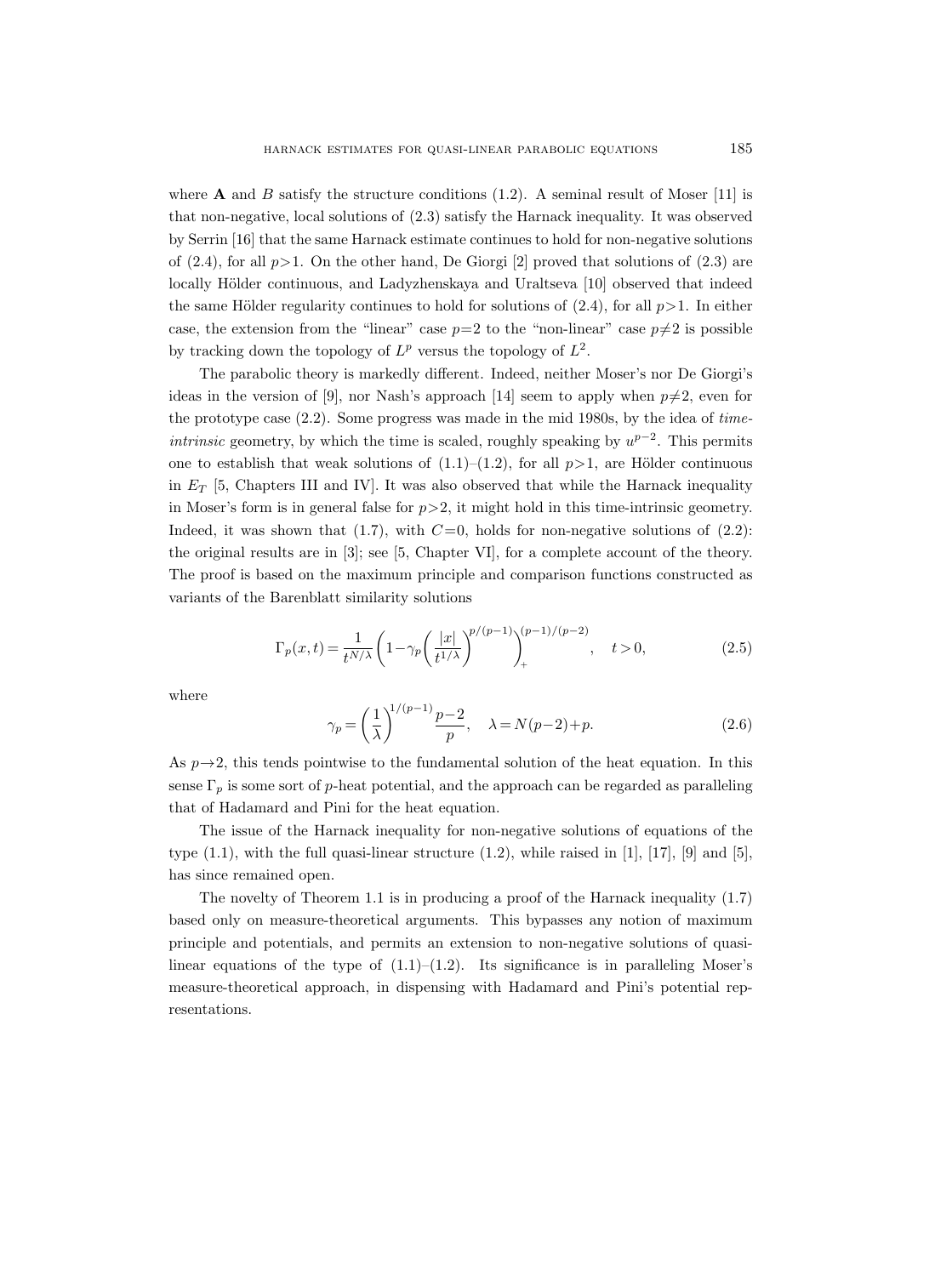It is worth noticing that the approach in this contribution substantially differs from the classical ideas of Moser [12], in that no properties of BMO spaces are used, nor covering arguments, nor cross-over estimates. Our arguments are only measure-theoretical in nature, and as such hold the promise of a wider applicability.

It is worth noticing that our method also differs from the one developed by Moser in [13], which makes no use of BMO spaces as well.

#### 3. Main technical novelty: expansion of positivity

Let u be a non-negative, local solution of the heat equation in  $E_T$ . Let  $(y, s) + Q_{\varrho}(1)$ with  $p=2$  be a subset of  $E_T$ , and assume that

$$
|\{x \in K_{\varrho}(y) : u(x, s) < M\}| < \alpha |K_{\varrho}(y)|
$$

for some  $M > 0$  and some  $\alpha \in (0, 1)$ . Then there exists  $\eta = \eta(\alpha) \in (0, 1)$  such that

$$
u\geqslant \eta M\quad\text{in }(y,s)+Q_{2\varrho}^{+}(1).
$$

Thus, information on the measure of the "positivity set" of  $u$  at the time level  $s$ , over the cube  $K_{\varrho}(y)$ , translates into an expansion of the positivity set both in space (from  $K_{\varrho}(y)$  to  $K_{2\varrho}(y)$ , and in time (from s to  $s+4\varrho^2$ ). This fact continues to hold for quasilinear versions of the heat equation and was established in [4]. A similar fact for  $p>2$ is in general false, as one can verify from the Barenblatt solution  $(2.5)-(2.6)$ . The main technical novelty of this investigation is that a similar fact continues to hold for the degenerate equations  $(1.1)$ – $(1.2)$ , in a time-intrinsic geometry.

LEMMA 3.1. Let u be a non-negative, local, weak solution of  $(1.1)$ – $(1.2)$ . There exist positive constants  $\gamma$  and b, and  $\eta \in (0, 1)$ , depending only upon the data and independent of  $(y, s)$ ,  $\varrho$  and M, such that if

$$
u(x,s) \geqslant M \quad \text{for all } x \in K_{\varrho}(y), \tag{3.1}
$$

then either  $M < \gamma C \rho$ , or

$$
u(x,t) \geqslant \eta M \quad \text{for a.e. } x \in K_{2\varrho}(y) \tag{3.2}
$$

for all

$$
s + \frac{b}{(\eta M)^{p-2}} (2\varrho)^p \leqslant t \leqslant s + \frac{b}{(\eta M)^{p-2}} (4\varrho)^p. \tag{3.3}
$$

Remark 3.1. The constants b and  $\eta$  are "stable" as  $p \rightarrow 2$ , that is, there exist positive constants  $b(2)$  and  $\eta(2)$ , such that  $\lim_{p\to 2} b(p)=b(2)$  and  $\lim_{p\to 2} \eta(p)=\eta(2)$ .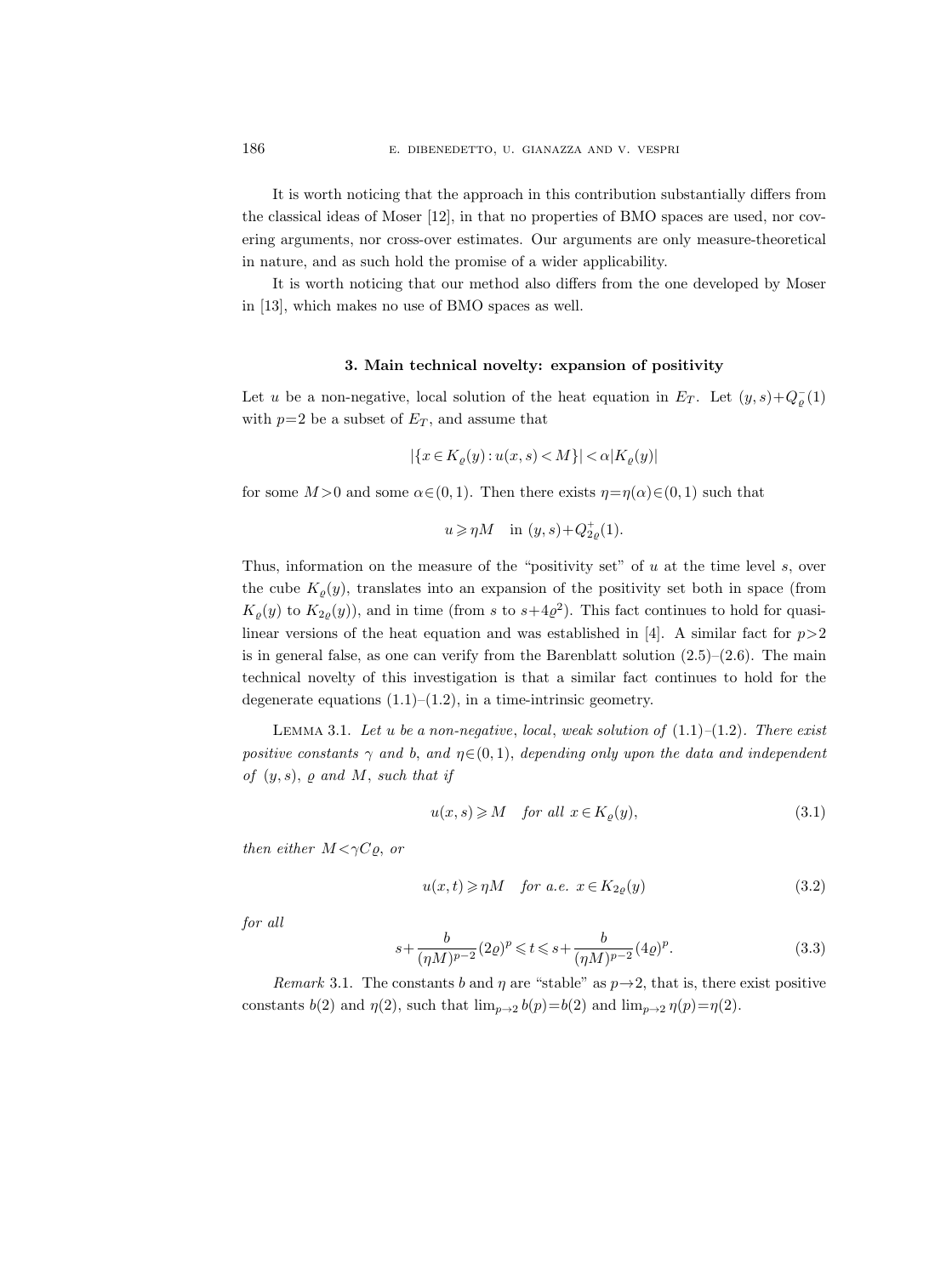# 4. Proof of Lemma 3.1—Preliminaries

## 4.1. Energy estimates

Let u be a local, weak solution to  $(1.1)$ – $(1.2)$  in  $E_T$ ; let k be any real number and consider the truncation of  $u$  given by

$$
(u-k)_{+} \equiv \max\{(u-k),0\}, \quad (u-k)_{-} \equiv \max\{-(u-k),0\}.
$$

There exists a constant  $\gamma = \gamma(\text{data})$  such that, for every cylinder  $(y, s) + Q_{\varrho}^{-}(\theta) \subset E_T$ , every  $k∈ℝ$  and every piecewise smooth, non-negative function  $\zeta$  vanishing on  $\partial K_{\varrho}(y)$ ,

$$
\begin{split} \mathop{\mathrm{ess\, sup}}_{s-\theta\varrho^{p} < t < s} & \int_{K_{\varrho}(y)} (u-k)_{\pm}^{2} \zeta^{p}(x,t) \, dx - \int_{K_{\varrho}(y)} (u-k)_{\pm}^{2} \zeta^{p}(x,s-\theta\varrho^{p}) \, dx \\ & + C_{0} \iint_{(y,s)+Q_{\varrho}^{-}(\theta)} |D(u-k)_{\pm}\zeta|^{p} \, dx \, d\tau \\ & \leq \gamma \iint_{(y,s)+Q_{\varrho}^{-}(\theta)} [(u-k)_{\pm}^{p}|D\zeta|^{p} + (u-k)_{\pm}^{2}|\zeta_{t}|] \, dx \, d\tau \\ & + \gamma C^{p} \iint_{(y,s)+Q_{\varrho}^{-}(\theta)} [\chi_{\{(u-k)_{\pm} > 0\}} + (u-k)_{\pm}^{p}]\zeta^{p} \, dx \, d\tau, \end{split} \tag{4.1}
$$

where  $C_0$  and C are the constants appearing in the structure conditions (1.2). Similar energy estimates hold for cylinders  $(y, s) + Q_{\varrho}^{+}(\theta) \subset E_T$ .

## 4.2. A De Giorgi-type lemma

Henceforth we will assume that  $u$  is non-negative, and for a fixed cylinder

$$
(y,s)+Q_{2\varrho}^-(\theta)\subset E_T,
$$

denote by  $\mu_\pm$  and  $\omega$  non-negative numbers such that

$$
\mu_+ \geqslant \mathop{\rm ess\,sup}_{(y,s)+Q_{2\varrho}^-(\theta)} u,\quad \mu_- \leqslant \mathop{\rm ess\,inf}_{(y,s)+Q_{2\varrho}^-(\theta)} u \quad \text{and}\quad \omega \geqslant \mu_+ - \mu_-.
$$

Denote by  $\xi$  and  $\alpha$  fixed numbers in  $(0, 1)$ .

LEMMA 4.1. There exists a number  $\nu$  depending upon the data and  $\theta$ ,  $\xi$ ,  $\omega$  and  $\alpha$ , such that if

$$
|\{u \ge \mu_+ - \xi \omega\} \cap [(y, s) + Q_{2\varrho}^-(\theta)]| \le \nu |Q_{2\varrho}^-(\theta)|, \tag{4.2}_+
$$

then either  $\xi \omega \langle C\rho, \, or$ 

$$
u \leq \mu_+ - a\xi\omega \quad a.e. \infty \quad (y, s) + Q_{\varrho}(\theta). \tag{4.3}
$$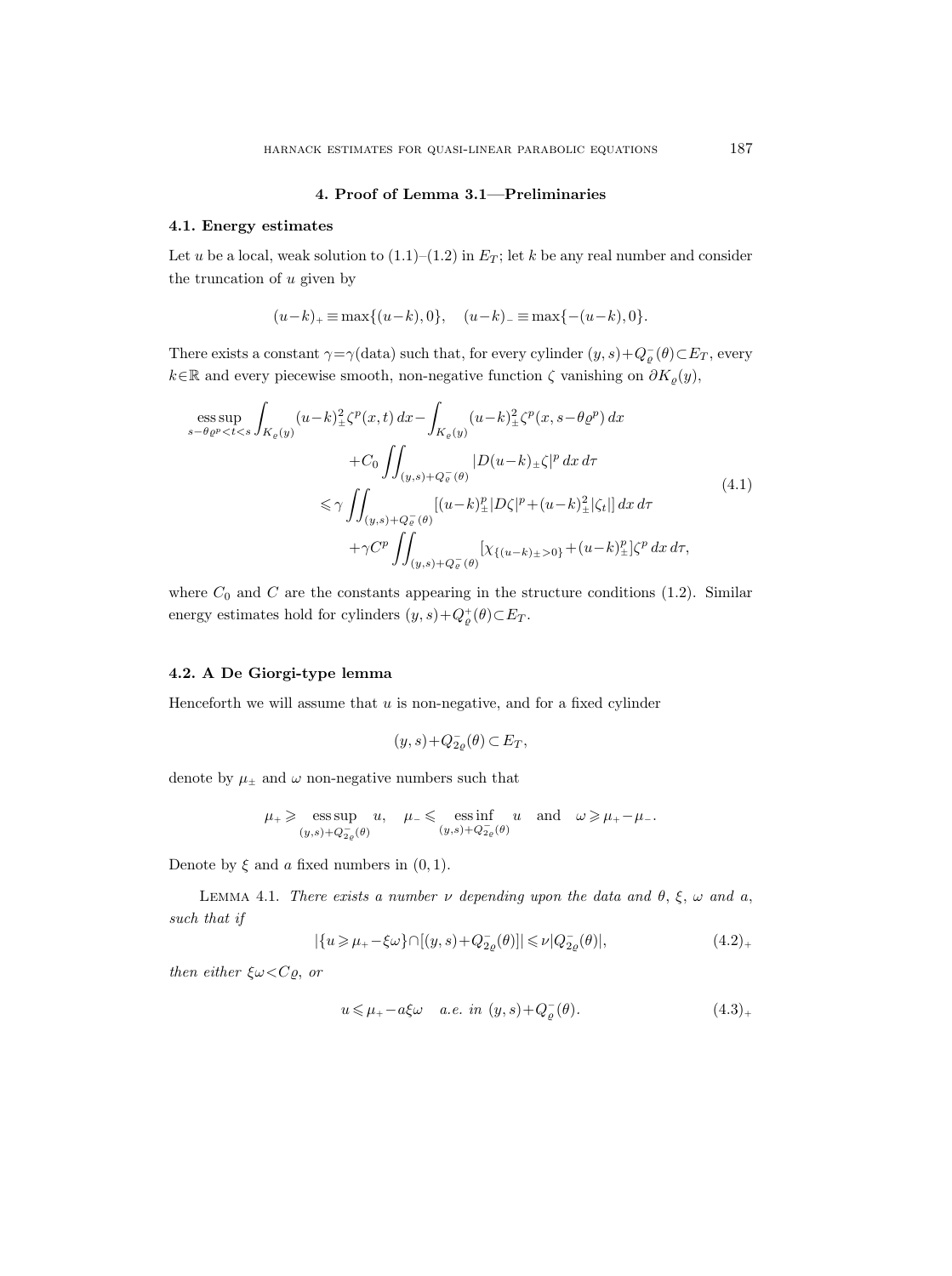Likewise, if

$$
|\{u \le \mu_- + \xi \omega\} \cap [(y, s) + Q_{2\varrho}^-(\theta)]| \le \nu |Q_{2\varrho}^-(\theta)|, \tag{4.2}
$$

then either  $\xi \omega \langle C\rho, \text{ or} \rangle$ 

$$
u \geqslant \mu_{-} + a\xi\omega \quad a.e. \ in \ (y, s) + Q_{\varrho}^{-}(\theta). \tag{4.3}
$$

Proof. The statement is similar to Lemma 4.1 of [5, Chapter III]. We give a brief outline of the proof of  $(4.2)$ <sub>−</sub>– $(4.3)$ <sub>−</sub>, to trace the precise dependence of  $\nu$  on  $\theta$ ,  $\alpha$ ,  $\xi$ and  $\omega$ . Assume that  $(y, s) = (0, 0)$  and for  $n=0, 1, 2, \dots$ , set

$$
\varrho_n = \varrho + \frac{\varrho}{2^n}, \quad K_n = K_{\varrho_n} \quad \text{and} \quad Q_n = K_n \times (-\theta \varrho_n^p, 0].
$$

Apply (4.1) over  $K_n$  and  $Q_n$  to  $(u-k_n)$ <sub>-</sub>, for the levels

$$
k_n = \mu_{-} + \xi_n \omega
$$
, where  $\xi_n = a\xi + \frac{1-a}{2^n}\xi$ .

The cutoff function  $\zeta$  is taken of the form  $\zeta(x,t)=\zeta_1(x)\zeta_2(t)$ , where

$$
\zeta_1 = \begin{cases}\n1, & \text{in } K_{n+1}, \\
0, & \text{in } \mathbb{R}^N \setminus K_n, \\
\zeta_2 = \begin{cases}\n0, & \text{for } t < -\theta \varrho_n^p, \\
1, & \text{for } t \ge -\theta \varrho_{n+1}^p,\n\end{cases} \qquad 0 \le \zeta_{2,t} \le \frac{1}{\theta(\varrho_n^p - \varrho_{n+1}^p)} \le \frac{2^{p(n+1)}}{\theta \varrho^p}.\n\end{cases}
$$

The energy inequality (4.1), with these stipulations, yields that

$$
\begin{split} \underset{-\theta\varrho_n^p < t < 0} \int_{K_n} (u - k_n)^2 \zeta^p(x, t) \, dx + \iint_{Q_n} |D(u - k_n) - \zeta|^p \, dx \, d\tau \\ &\leq \gamma \frac{2^{np}}{\varrho^p} \bigg( \iint_{Q_n} (u - k_n)^p \, dx \, d\tau + \frac{1}{\theta} \iint_{Q_n} (u - k_n)^2 \, dx \, d\tau \bigg) \\ &+ \gamma C \iint_{Q_n} \left( \chi_{\{u < k_n\}} + (u - k_n)^p \right) \, dx \, d\tau \\ &\leq \gamma \frac{2^{np} (\xi\omega)^p}{\varrho^p} \bigg( 1 + \frac{1}{\theta(\xi\omega)^{p-2}} + \left( \frac{C\varrho}{\xi\omega} \right)^p + (C\varrho)^p \bigg) \left[ \{u < k_n\} \cap Q_n \right] \\ &\leq \gamma \frac{2^{np} (\xi\omega)^p}{\varrho^p} \bigg( 1 + \frac{1}{\theta(\xi\omega)^{p-2}} \bigg) \left| \{u < k_n\} \cap Q_n \right|, \end{split}
$$

provided  $\xi\omega\geqslant C\varrho$  and  $\varrho < C^{-1}$ , which we assume. Next, the first term on the left-hand side, is estimated below by

$$
\int_{K_n} [(u-k_n)_-\zeta]^p dx \le (\xi \omega)^{p-2} \int_{K_n} (u-k_n)_-^2 \zeta^p dx.
$$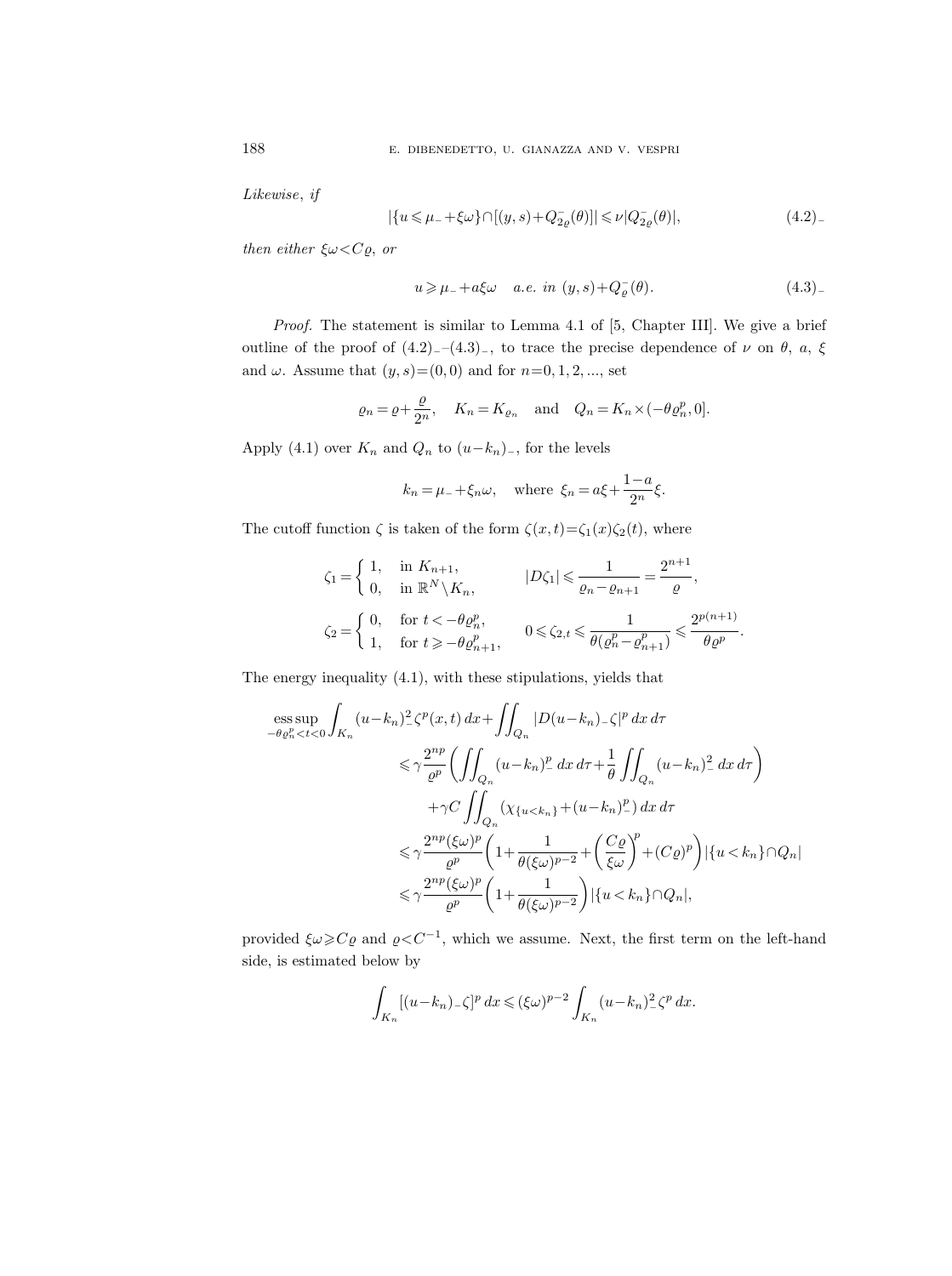Therefore,

$$
\begin{split} \underset{-\theta \varrho_{n}^{p} < t < 0} \frac{1}{(\xi \omega)^{p-2}} \int_{K_{n}} [(u-k_{n})_{-} \zeta]^{p} (x, t) \, dx + \iint_{Q_{n}} |D(u-k_{n})_{-} \zeta|^{p} \, dx \, d\tau \\ &\leq \gamma \frac{2^{np} (\xi \omega)^{p}}{\varrho^{p}} \left( 1 + \frac{1}{\theta(\xi \omega)^{p-2}} \right) |A_{n}|, \end{split} \tag{4.4}
$$

where we have set

$$
A_n = \{u < k_n\} \cap Q_n.
$$

Combining this with the embedding of Proposition 3.1 of [5, Chapter I], gives that

$$
\left(\frac{1-a}{2^n}\right)^p (\xi \omega)^p |A_{n+1}| \leq \iint_{Q_{n+1}} (u - k_n)^p dx d\tau
$$
  
\n
$$
\leq \iint_{Q_n} [(u - k_n) - \zeta]^p dx d\tau
$$
  
\n
$$
\leq \left(\iint_{Q_n} [(u - k_n) - \zeta]^{p \cdot (N+p)/N} dx d\tau\right)^{N/(N+p)} |A_n|^{p/(N+p)}
$$
  
\n
$$
\leq \gamma \left(\operatorname*{ess\,sup}_{-\theta \varrho_n^p < t < 0} \int_{K_n(t)} [(u - k_n) - \zeta]^p dx\right)^{(p/N) \cdot N/(N+p)}
$$
  
\n
$$
\times \left(\iint_{Q_n} |D(u - k_n) - \zeta|^p dx d\tau\right)^{N/(N+p)} |A_n|^{p/(N+p)}
$$
  
\n
$$
\leq \gamma \frac{2^{np} (\xi \omega)^p}{\varrho^p} \left(1 + \frac{1}{\theta(\xi \omega)^{p-2}}\right) (\xi \omega)^{(p-2)p/(N+p)} |A_n|^{1+p/(p+N)}.
$$

To render the estimate dimensionless, set  $Y_n = |A_n|/|Q_n|$ . Then

$$
Y_{n+1} \leq \frac{\gamma 4^{np}}{(1-a)^p} \frac{1 + \theta(\xi \omega)^{p-2}}{[\theta(\xi \omega)^{p-2}]^{N/(N+p)}} Y_n^{1+p/(N+p)}.
$$
\n(4.5)

By Lemma 4.1 of [5, Chapter I],  $Y_n \rightarrow 0$  as  $n \rightarrow \infty$ , provided

$$
Y_0 \leqslant \left(\frac{1-a}{\gamma(\text{data})}\right)^{N+p} \frac{[\theta(\xi\omega)^{p-2}]^{N/p}}{[1+\theta(\xi\omega)^{p-2}](p+N)/p} = \nu.
$$
\n
$$
(4.6)
$$

Thus, this choice of  $\nu$  yields  $Y_{\infty}=0$ , which is equivalent to  $(4.3)$ . Similar arguments for the corresponding statement  $(4.2)_{+}$ – $(4.3)_{+}$  yield the same expression in  $(4.6)$  with the proper interpretation of  $Y_0$ .  $\Box$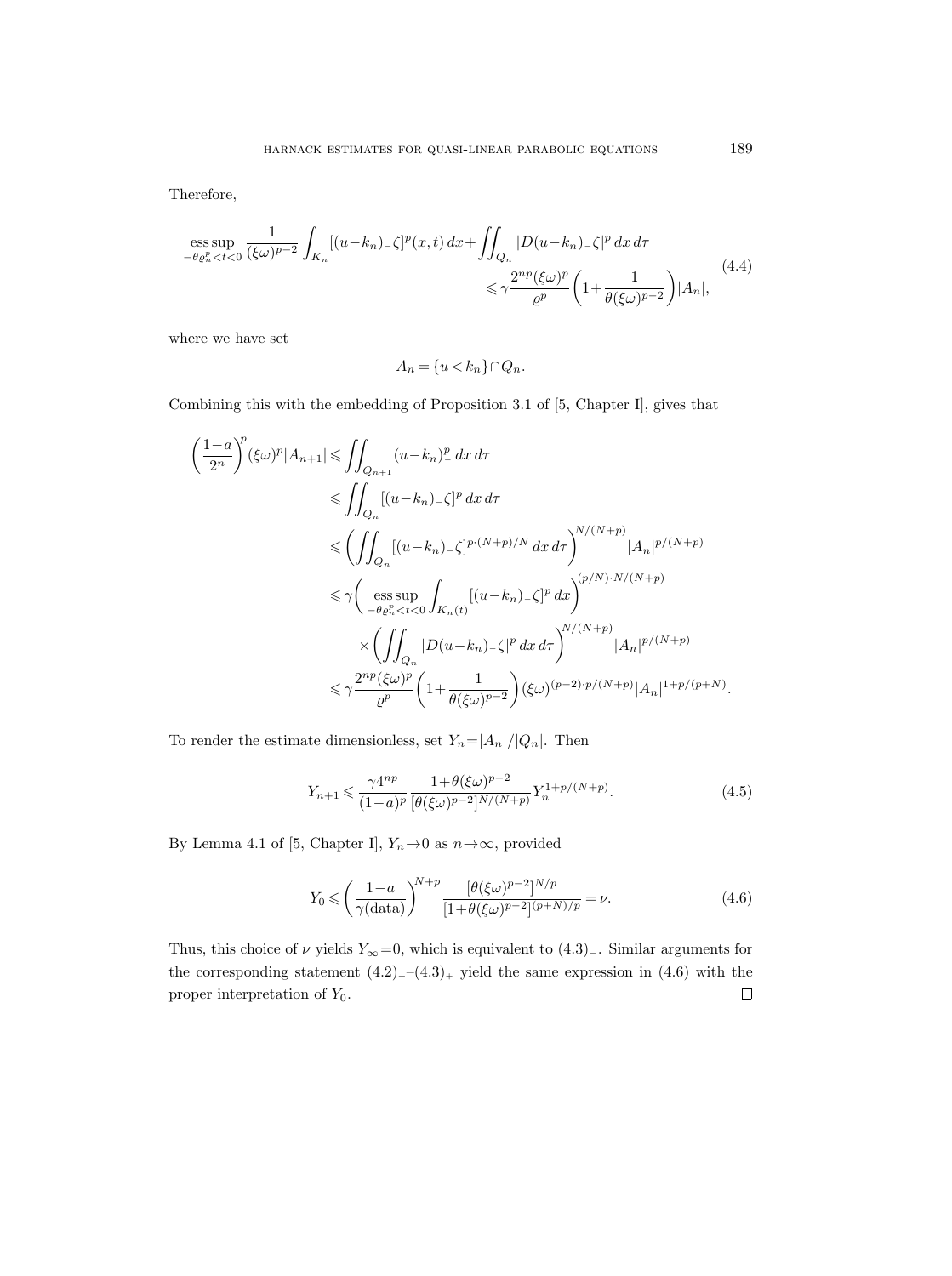## 4.3. A variant of Lemma 4.1

Assume now that some information is available on the "initial data" relative to the cylinder  $(y, s) + Q_{2\varrho}^{\dagger}(\theta)$ , say for example

$$
u(x,s) \geq \xi M \quad \text{for a.e. } x \in K_{2\varrho}(y) \tag{4.7}
$$

for some  $M > 0$  and  $\xi \in (0, 1]$ . Then, writing the energy inequalities  $(4.1)$  for  $(u-k)$ <sub>-</sub>, for  $k \leq \xi M$ , over the cylinder  $(y, s) + Q_{2\varrho}^+(\theta)$ , the integral extended over  $K_{2\varrho}$  at the time level  $t=s$ , vanishes in view of (4.7). Moreover, by taking cutoff functions  $\zeta(x,t)=\zeta_1(x)$ independent of t, also the integral involving  $\zeta_t$ , on the right-hand side of (4.1) vanishes. We may now repeat the same arguments as in the previous proof for  $(u-\xi_nM)_-$ , over the cylinders  $\tilde{Q}_n$ , where

$$
\xi_n = a\xi + \frac{1-a}{2^n}\xi, \quad \widetilde{Q}_n = K_n \times (0, \theta(2\varrho)^p).
$$

This leads to an analog of (4.4) without the factor  $1+1/\theta(\xi\omega)^{p-2}$  on the right-hand side, with  $Q_n$  replaced by  $\widetilde{Q}_n$ , and with  $A_n$  replaced by

$$
\tilde{A}_n = \{u < \xi_n M\} \cap \tilde{Q}_n,
$$

provided  $\xi M > C\varrho$ . Proceeding as before gives an analog of (4.5) in the form

$$
\widetilde Y_{n+1} \leqslant \frac{\gamma 4^{np}}{(1-a)^p}[\theta(\xi M)^{p-2}]^{p/(N+p)} \widetilde Y_n^{1+p/(N+p)},
$$

where  $\tilde{Y}_n = |\tilde{A}_n|/|\tilde{Q}_n|$ . This, in turn, implies that  $\tilde{Y}_n \to 0$  as  $n \to \infty$ , provided

$$
\widetilde{Y}_0 \leqslant \frac{\delta}{\theta(\xi M)^{p-2}}\tag{4.8}
$$

for a constant  $\delta \in (0, 1)$  depending only upon the data and a, and independent of  $\xi$ , M,  $\rho$  and  $\theta$ . We summarize this in the following result.

LEMMA 4.2. Let M and  $\xi$  be positive numbers such that both (4.7) and (4.8) hold. Then either  $\xi \omega \langle C\rho, \overline{\rho} \rangle$ 

$$
u \geqslant a\xi M \quad a.e. \ in \ K_{\varrho}(y) \times (s, s + \theta(2\varrho)^p). \tag{4.9}
$$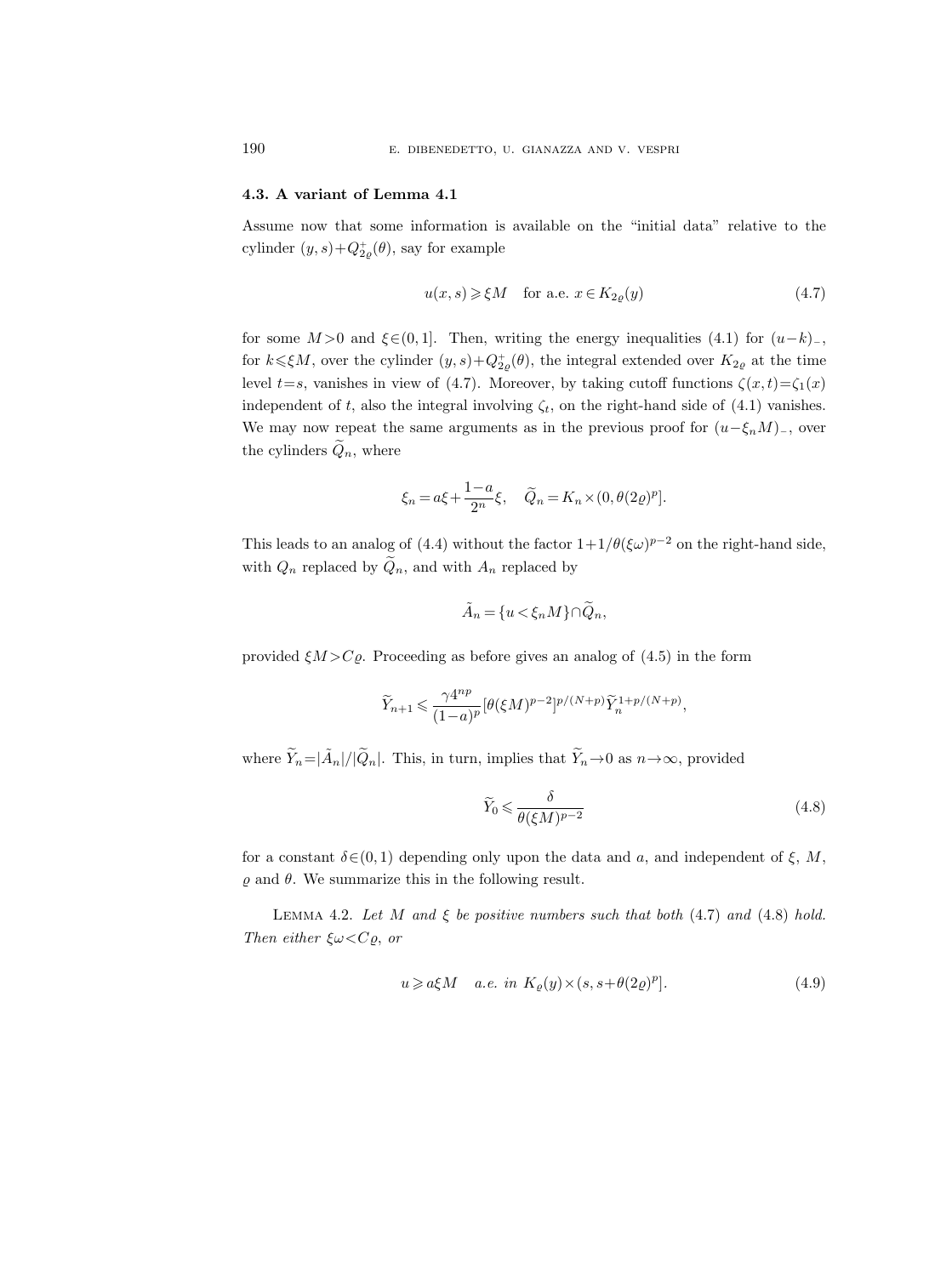## 5. Proof of Lemma 3.1—Continued

## 5.1. Changing the time variables

By taking  $\theta = \delta(\xi M)^{2-p}$ , condition (4.8) is always satisfied and yields

$$
u\left(x, s+\frac{\delta \varrho^p}{(\xi M)^{p-2}}\right) \geqslant a\xi M \quad \text{for a.e. } x \in K_{\varrho}(y).
$$

Next, observe that if (4.7) holds for some  $\xi \in (0, 1)$ , it continues to hold for all  $\xi_{\tau} \leq \xi$ , and the conclusion of Lemma 4.2 continues to hold with  $\xi$  replaced by  $\xi_{\tau}$ , provided in (4.8) we choose  $\theta = \delta(\xi_\tau M)^{2-p}$ . For  $\tau > 0$  let

$$
\xi_{\tau} = \frac{\xi}{f(\tau)}, \text{ where } f(\tau) = e^{\tau/(p-2)},
$$
\n(5.1)

and let  $\theta$  be chosen accordingly. Then for all  $\tau \geq 0$ ,

$$
u\bigg(x, s+\bigg[\frac{f(\tau)}{\xi M}\bigg]^{p-2} \delta \varrho^p\bigg) \geqslant a \frac{\xi M}{f(\tau)} \quad \text{for a.e. } x \in K_{\varrho}(y).
$$

Set

$$
w(x,\tau) \stackrel{\text{def}}{=} \frac{f(\tau)}{\xi M} (\delta \varrho^p)^{1/(p-2)} u\left(x, s + \left[\frac{f(\tau)}{\xi M}\right]^{p-2} \delta \varrho^p\right).
$$
 (5.2)

COROLLARY 5.1. Let (4.7) hold. Then for a.e.  $x \in K_{\varrho}(y)$  and all  $\tau \geqslant 0$ ,

$$
w(x,\tau) \geqslant a(\delta \varrho^p)^{1/(p-2)} \stackrel{\text{def}}{=} k_0. \tag{5.3}
$$

## 5.2. Relating  $w$  to the evolution equation

Since  $u \ge 0$ , by formal calculations, we get that

$$
w_{\tau} = \left(\frac{f(\tau)}{\xi M} (\delta \varrho^{p})^{1/(p-2)}\right)^{p-1} u_{t} + \frac{1}{p-2} \frac{f(\tau)}{\xi M} (\delta \varrho^{p})^{1/(p-2)} u
$$
  
\n
$$
\geqslant \left(\frac{f(\tau)}{\xi M} (\delta \varrho^{p})^{1/(p-2)}\right)^{p-1} [\text{div } \mathbf{A}(x, t, u, Du) + B(x, t, u, Du)]
$$
  
\n
$$
= \text{div } \tilde{\mathbf{A}}(x, \tau, w, Dw) + \tilde{B}(x, \tau, w, Dw), \tag{5.4}
$$

where  $\tilde{\mathbf{A}}: E_T \times \mathbb{R}^{N+1} \to \mathbb{R}^N$  and  $\tilde{B}: E_T \times \mathbb{R}^{N+1} \to \mathbb{R}$  satisfy the structure conditions

$$
\begin{cases}\n\tilde{\mathbf{A}}(x,\tau,w,Dw)\cdot Dw \geqslant C_0|Dw|^p - \tilde{C}^p, \\
|\tilde{\mathbf{A}}(x,\tau,w,Dw)| \leqslant C_1|Dw|^{p-1} + \tilde{C}^{p-1}, \quad \text{a.e. in } E_T, \\
|\tilde{B}(x,\tau,w,Dw)| \leqslant C|Dw|^{p-1} + \tilde{C}^{p-1},\n\end{cases} (5.5)
$$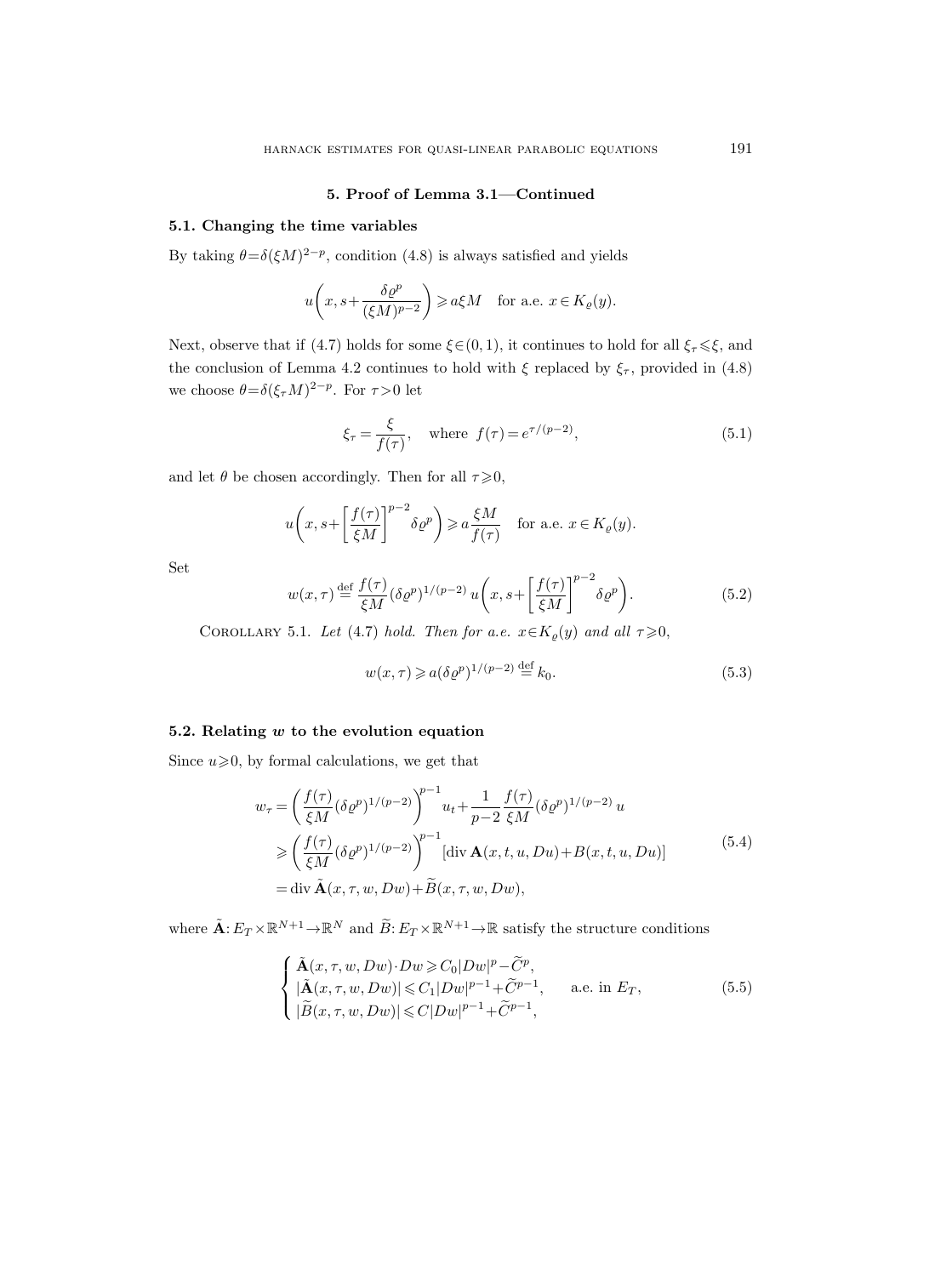where  $C_0$ ,  $C_1$  and C are the constants appearing in the structure condition (1.2), and

$$
\widetilde{C}(\tau) = C \frac{f(\tau)}{\xi M} (\delta \varrho^p)^{1/(p-2)}.
$$
\n(5.6)

The formal differential inequality (5.4) can be made rigorous by starting from the weak formulation (1.4), by operating the corresponding change of variables from t into  $\tau$ , and by taking test functions  $\varphi \geqslant 0$ . We will be using (5.4) in space-time domains contained in  $K_{8g}(y) \times \mathbb{R}^+$ , where  $y \in E$  is a point for which (4.7) holds. In what follows we assume that y coincides with the origin and write energy estimates for  $(w-k)$ , of the type of  $(4.1)$ , over cylinders  $Q_{8\rho}^+(\theta) \subset E_T$ . Precisely

$$
\begin{split} \n\text{ess}\sup_{0 < \tau < \theta(8\varrho)^p} \int_{K_{8\varrho}} (w - k)^2 \zeta^p(x, \tau) \, dx + \iint_{Q_{8\varrho}^+(\theta)} |D(w - k) - \zeta|^p \, dx \, d\tau \\ \n&\leq \gamma \iint_{Q_{8\varrho}^+(\theta)} [(w - k)^p |D\zeta|^p + (w - k)^2 |\zeta_t|] \, dx \, d\tau \\ \n&\quad + \gamma \widetilde{C}^p(\theta) \iint_{Q_{8\varrho}^+(\theta)} \left[ \chi_{\{(w - k) - \geq 0\}} + (w - k)^p \right] \zeta^p \, dx \, d\tau \n\end{split} \tag{5.7}
$$

for a non-negative, piecewise smooth cutoff function that vanishes on the parabolic boundary of  $Q_{8\rho}^{+}(\theta)$ .

## 6. Proof of Lemma 3.1—Concluded

#### 6.1. Expanding the positivity of  $w$

The bound from below of Corollary 5.1, valid for all  $\tau > 0$ , will be expanded in the space variables over the cube  $K_{2\varrho}$  for "times"  $\tau$  sufficiently large. For this, set

$$
\mathcal{Q}_{4\varrho}(\theta) = K_{4\varrho} \times ((4\varrho)^p \theta, (8\varrho)^p \theta].
$$

PROPOSITION 6.1. Let  $(4.7)$  hold and let  $k_0$  be defined by  $(5.3)$ . Then for every  $\nu>0$ , there exist  $\sigma\in(0,1)$  depending only upon the data,  $\gamma=\gamma(\sigma)$  depending only upon  $\sigma$ and the data, and  $\theta = \theta(k_0, \sigma)$  depending only upon  $k_0$ ,  $\sigma$  and the data, such that either  $\xi M < \gamma(\sigma)C\varrho$ , or

$$
|\{w < \sigma k_0\} \cap \mathcal{Q}_{4\varrho}(\theta)| \leqslant \nu |\mathcal{Q}_{4\varrho}(\theta)|. \tag{6.1}
$$

*Proof.* In (5.7) take  $\zeta$  that equals 1 on  $\mathcal{Q}_{4\varrho}(\theta)$ , and such that  $|D\zeta| \leqslant (4\varrho)^{-1}$  and  $|\zeta_t| \leqslant [\theta(4\varrho)^p]^{-1}$ . Take also levels

$$
k_j = \frac{1}{2^j} k_0 \quad \text{for } j = 0, 1, \dots, j_*, \quad \text{where } j_* \in \mathbb{N} \text{ is to be chosen.}
$$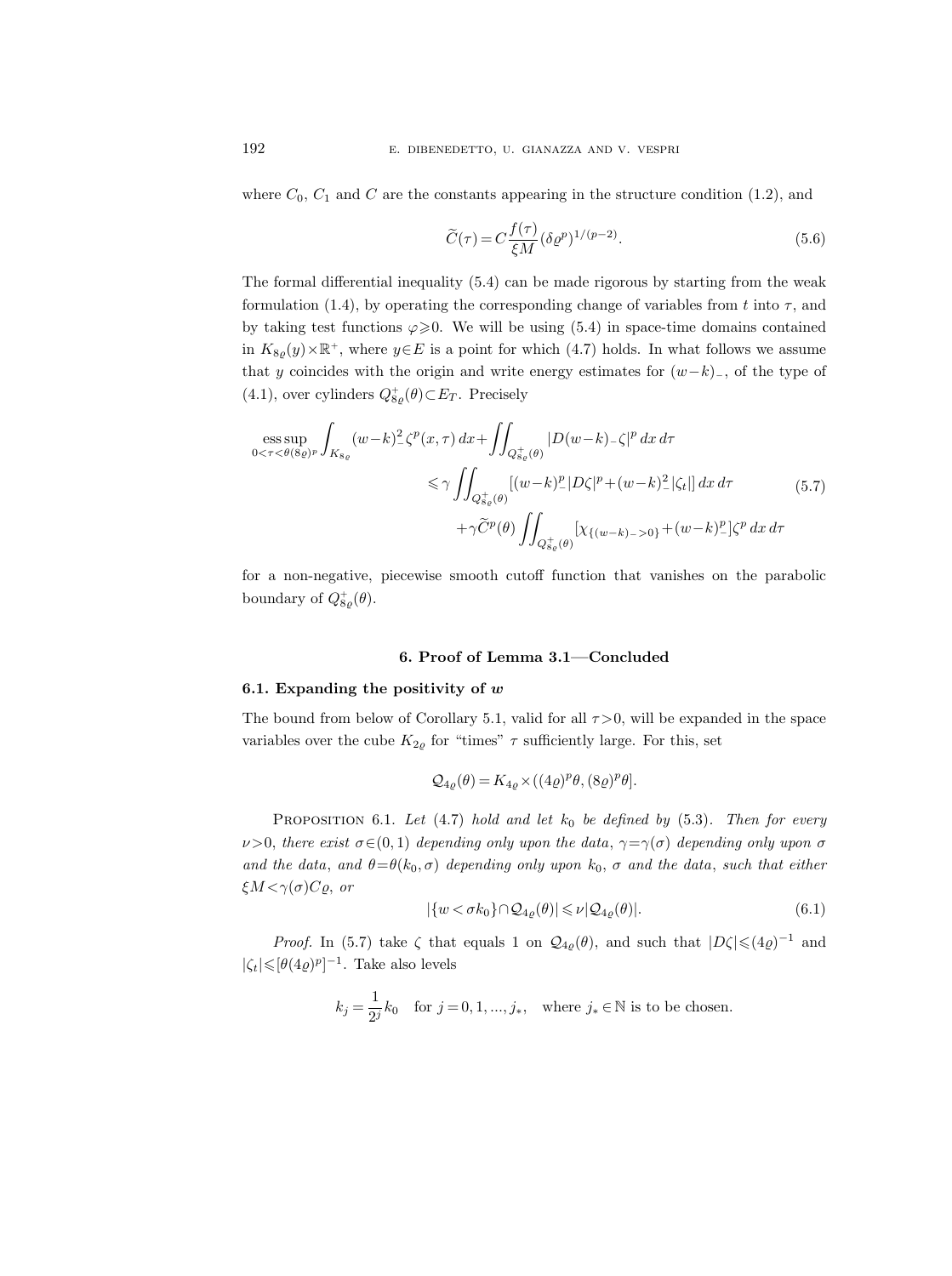Discarding the first term on the left-hand side gives

$$
\iint_{\mathcal{Q}_{4\varrho}(\theta)} |D(w-k_j)_-|^p\,dx\,d\tau \leqslant \frac{\gamma k_j^p}{(4\varrho)^p}|\mathcal{Q}_{4\varrho}(\theta)|(1+\theta^{-1}k_j^{2-p}+\widetilde{C}^p(4\varrho)^pk_j^{-p}).
$$

Choose

$$
\theta = k_{j_*}^{2-p} = \left(\frac{2^{j_*}}{k_0}\right)^{p-2}.
$$

From the definition (5.6) of  $\tilde{C}$  and the definition (5.3) of  $k_0$ , we estimate

$$
\widetilde{C}^p(4\varrho)^p k_j^{-p} \leq \gamma(j_*; \text{data}) \bigg(\frac{\varrho C}{\xi M}\bigg)^p.
$$

Therefore, if  $\xi M > \gamma(j_*)C\varrho$ , the last term is majorized by an absolute constant depending only upon the data, and the previous inequality becomes

$$
\iint_{\mathcal{Q}_{4\varrho}(\theta)} |D(w-k_j)_-|^p \, dx \, d\tau \leq \frac{\gamma k_j^p}{(4\varrho)^p} \left| \mathcal{Q}_{4\varrho}(\theta) \right| \tag{6.2}
$$

for a constant  $\gamma$  depending only upon the data and independent of  $j_*$ . Set

$$
A_j(\tau) = \{w(\cdot,\tau) < k_j\} \cap K_{4\varrho}, \quad A_j = \{w < k_j\} \cap \mathcal{Q}_{4\varrho}(\theta).
$$

Therefore

$$
|A_j| = \int_{\theta(4\varrho)^p}^{\theta(8\varrho)^p} |A_j(\tau)| d\tau.
$$

By the measure-theoretical Lemma 2.2 of [5, Chapter I],

$$
(k_j - k_{j+1})|A_{j+1}(\tau)| \le \frac{\gamma \varrho^{N+1}}{|K_{4\varrho} \setminus A_j(\tau)|} \int_{k_{j+1} < w(\cdot, \tau) < k_j} |Dw| \, dx
$$

for all  $\tau \in (\theta(4\varrho)^p, \theta(8\varrho)^p]$ . For all such  $\tau$ , by Corollary 5.1, one has

$$
|K_{4\varrho} \backslash A_j(\tau)| \geqslant |K_\varrho|.
$$

Therefore

$$
\frac{1}{2}k_j|A_{j+1}(\tau)| \leqslant \gamma \varrho \int_{k_{j+1} < w(\,\cdot\,,\tau)< k_j} |Dw| \, dx.
$$

Integrate this in  $d\tau$  over  $(\theta(4\varrho)^p, \theta(8\varrho)^p)$  and majorize the resulting integral on the righthand side by Hölder's inequality and by means of  $(6.2)$ , to obtain that

$$
\frac{1}{2}k_j|A_{j+1}| \leq \gamma \varrho \left( \iint_{A_j \setminus A_{j+1}} |Dw|^p dx \, d\tau \right)^{1/p} |A_j \setminus A_{j+1}|^{(p-1)/p}
$$
\n
$$
\leq \gamma \varrho \left( \iint_{\mathcal{Q}_{4\varrho}(\theta)} |D(w-k_j)_-|^p dx \, d\tau \right)^{1/p} |A_j \setminus A_{j+1}|^{(p-1)/p}
$$
\n
$$
\leq \gamma k_j |\mathcal{Q}_{4\varrho}(\theta)|^{1/p} |A_j \setminus A_{j+1}|^{(p-1)/p}.
$$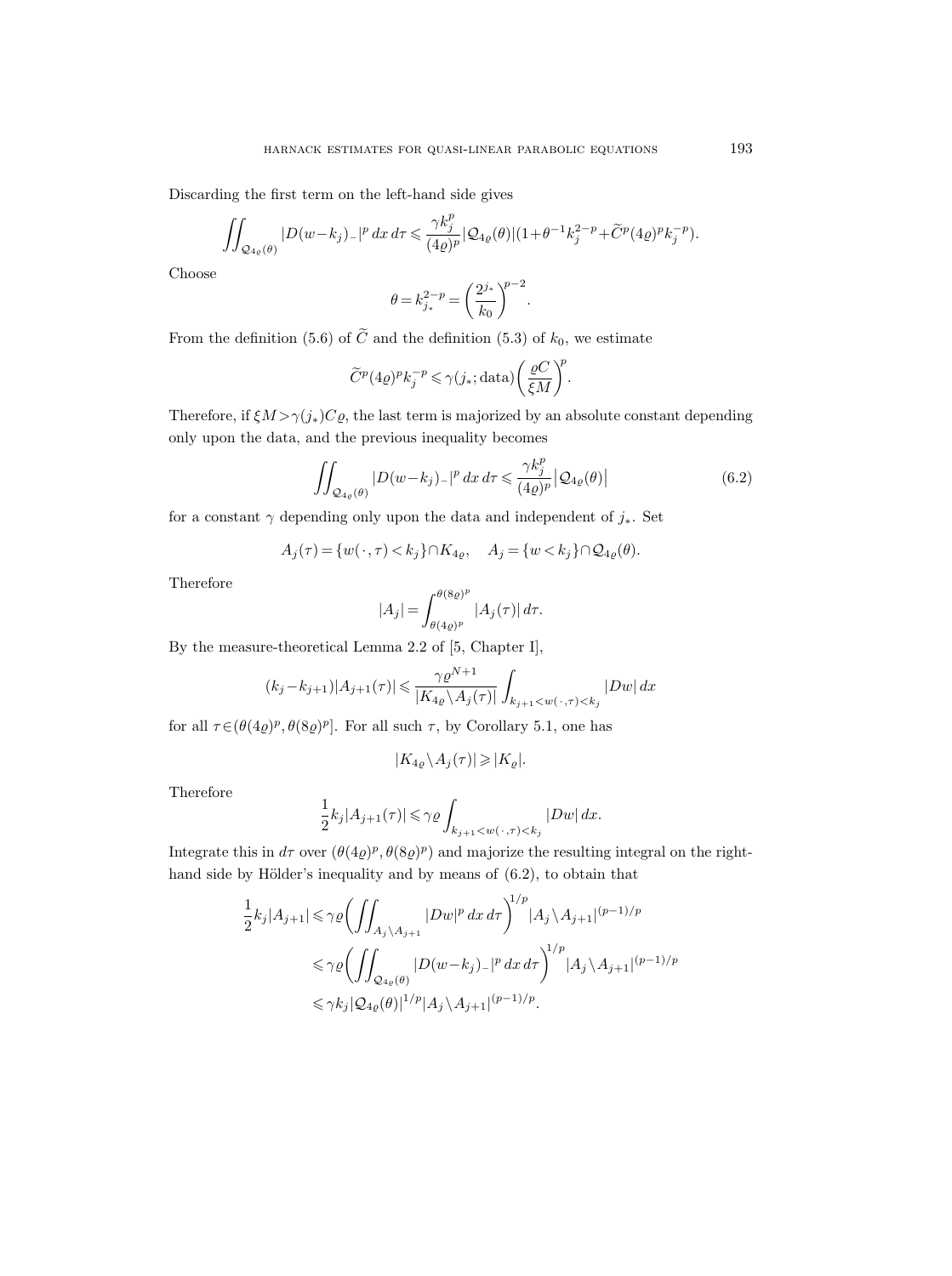From this, by taking the  $p/(p-1)$ -power of both sides, we get the recursive inequalities

$$
|A_{j+1}|^{p/(p-1)} \leqslant \gamma |\mathcal{Q}_{4\varrho}(\theta)|^{1/(p-1)} |A_j \backslash A_{j+1}|.
$$

Now add these for  $j=0, 1, ..., j_*-1$ , and majorize the sum on the right-hand side by the corresponding telescopic series. This gives

$$
(j_*-1)|A_{j_*}|^{p/(p-1)} \leqslant \gamma |\mathcal{Q}_{4\varrho}(\theta)|^{p/(p-1)}.
$$

Rewrite this as

$$
|A_{j_*}| \leqslant \left(\frac{\gamma}{j_*}\right)^{(p-1)/p} |\mathcal{Q}_{4\varrho}(\theta)|. \tag{6.3}
$$

This proves the proposition for the choices

$$
\sigma = \frac{1}{2^{j_*}} \quad \text{and} \quad \nu = \left(\frac{\gamma}{j_*}\right)^{(p-1)/p}.\tag{6.4}
$$

PROPOSITION 6.2. Assume that (4.7) holds. There exist  $\sigma \in (0,1)$  and  $\gamma(\sigma) > 1$ , that can be determined a priori only in terms of the data, such that either  $\xi M < \gamma(\sigma)C\rho$ , or

$$
w(\cdot, \tau) \geq \frac{1}{2}\sigma k_0 \quad a.e. \ in \ K_{2\varrho} \times \left(\frac{(6\varrho)^p}{(\sigma k_0)^{p-2}}, \frac{(8\varrho)^p}{(\sigma k_0)^{p-2}}\right). \tag{6.5}
$$

*Proof.* Apply  $(4.2)$ <sub>−</sub> $(4.3)$ <sub>−</sub> of Lemma 4.1 to w over the cylinder

$$
\mathcal{Q}_{4\varrho}(\theta) = (0,\tau_*) + Q_{4\varrho}^-(\theta) \quad \text{for } \tau_* = \theta(8\varrho)^p.
$$

The parameter  $\xi \omega$  is replaced by  $\sigma k_0$  and  $\mu_> \geq 0$  is neglected. Taking into account (4.6), and choosing  $a = \frac{1}{2}$  gives

$$
w(x,\tau)\geqslant \tfrac{1}{2}\sigma k_0\quad\text{for a.e. }(x,\tau)\in(0,\tau_*)+Q_{2\varrho}^-(\theta),
$$

provided  $\xi M > \gamma(\sigma) C \varrho$  and

$$
\frac{|\{w<\sigma k_0\}\cap Q_{4\varrho}(\theta)|}{|\mathcal Q_{4\varrho}(\theta)|}\leqslant \gamma^{-(N+p)}\frac{[\theta(\sigma k_0)^{p-2}]^{N/p}}{[1+\theta(\sigma k_0)^{p-2} ]^{(p+N)/p}}=\delta_*,
$$

where  $\delta_*$  depends only upon the data. Choosing now  $\nu = \delta_*$  from (6.4) determines  $\sigma$  and therefore  $\theta$  quantitatively.  $\Box$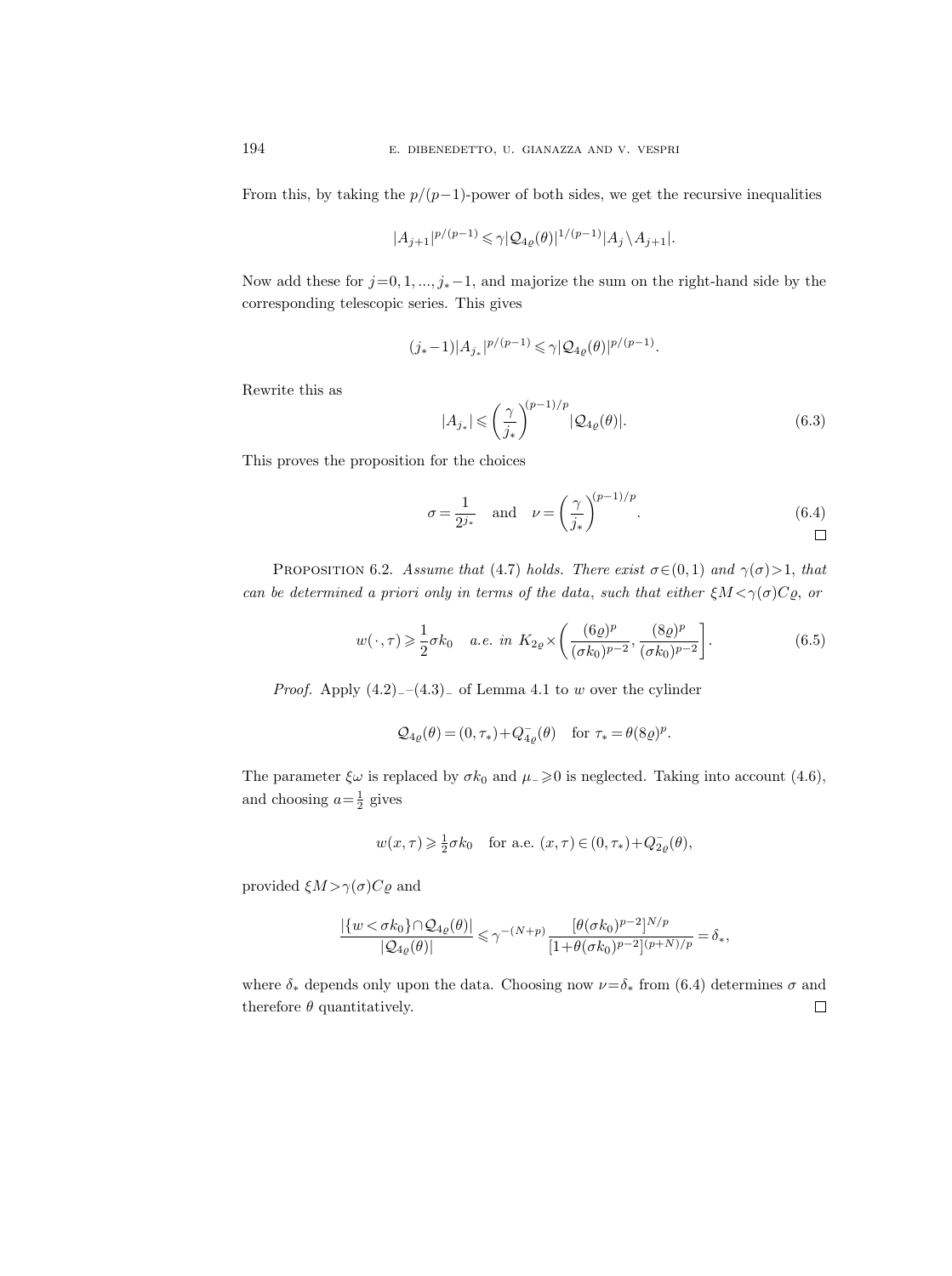#### 6.2. Expanding the positivity of  $u$

Return to the definitions (5.1)–(5.3) of  $f(\cdot)$ , w and  $k_0$ . As  $\tau$  ranges over the interval in  $(6.5)$ ,  $f(\tau)$  ranges over

$$
b_1 {\, \stackrel{\mathrm{def}}{=}\, } \exp\biggl( \frac{2^{p-2} 6^p}{(p-2) \sigma^{p-2} \delta} \biggr) \leqslant f(\tau) \leqslant \exp\biggl( \frac{2^{p-2} 8^p}{(p-2) \sigma^{p-2} \delta} \biggr) {\, \stackrel{\mathrm{def}}{=}\, } b_2,
$$

where  $b_1$  and  $b_2$  are constants that can be determined a priori only in terms of the data and are independent of  $\varrho$ , M and u. Translating Proposition 6.2 in terms of u and t gives

$$
u(x,t) \ge \frac{\sigma \xi M}{4b_2} \stackrel{\text{def}}{=} \eta M
$$
 for a.e.  $x \in K_{2\varrho}(y)$ 

for all times

$$
s + \bigg(\frac{\bar{b}}{\eta M}\bigg)^{\!p-2}(2\varrho)^p\leqslant t\leqslant s + \bigg(\frac{\bar{b}}{\eta M}\bigg)^{\!p-2}(4\varrho)^p
$$

for a proper  $\bar{b}$  depending only upon the data. Lemma 3.1 then follows with  $b=\bar{b}^{p-2}$ .

## 7. Stabilizing  $\eta$  in Lemma 3.1, as  $p\rightarrow 2$

The proof shows that the constants b and  $\eta$  in (3.2)–(3.3) depend on p as

$$
\bar{b} \approx \exp\left(\gamma_b \frac{h^{p-2}}{p-2}\right)
$$
 and  $\eta \approx \exp\left(-\gamma_\eta \frac{k^{p-2}}{p-2}\right)$ 

for constants  $\gamma_b, \gamma_\eta, h, k>1$  depending only upon the data and independent of p. Thus the ratio  $(\bar{b}/\eta)^{p-2}$  that determines the "waiting time" needed to preserve positivity, deteriorates as  $p\rightarrow\infty$ . However it is "stable" as  $p\rightarrow 2$  and (3.3) remains meaningful for p near 2. On the other hand,  $\eta(p) \rightarrow 0$ , as  $p \rightarrow 2$ , and (3.2) becomes vacuous. The next lemma realizes a stable dependence of  $\eta(p)$  for p near 2.

LEMMA 7.1. Let u be a non-negative, local, weak solution of  $(1.1)$ – $(1.2)$  in  $E_T$ . There exist constants  $\gamma_* > 1$ ,  $b_*, \eta_* \in (0,1)$  and  $p_* > 2$ , depending only upon the data and independent of  $(y, s)$ ,  $\varrho$ ,  $M$  and  $p$ , such that if

$$
u(x,s) \geqslant M \quad \text{for all } x \in K_{\varrho}(y) \tag{7.1}
$$

and  $2 < p \leq p_*$ , then either  $M < C \gamma_* \varrho$ , or

$$
u(x,t) \geqslant \eta_* M \quad \text{for all } x \in K_{2\varrho}(y) \tag{7.2}
$$

for all

$$
s + \frac{b_*}{M^{p-2}} (4\varrho)^p \leq t \leq s + \frac{b_*}{M^{p-2}} (8\varrho)^p. \tag{7.3}
$$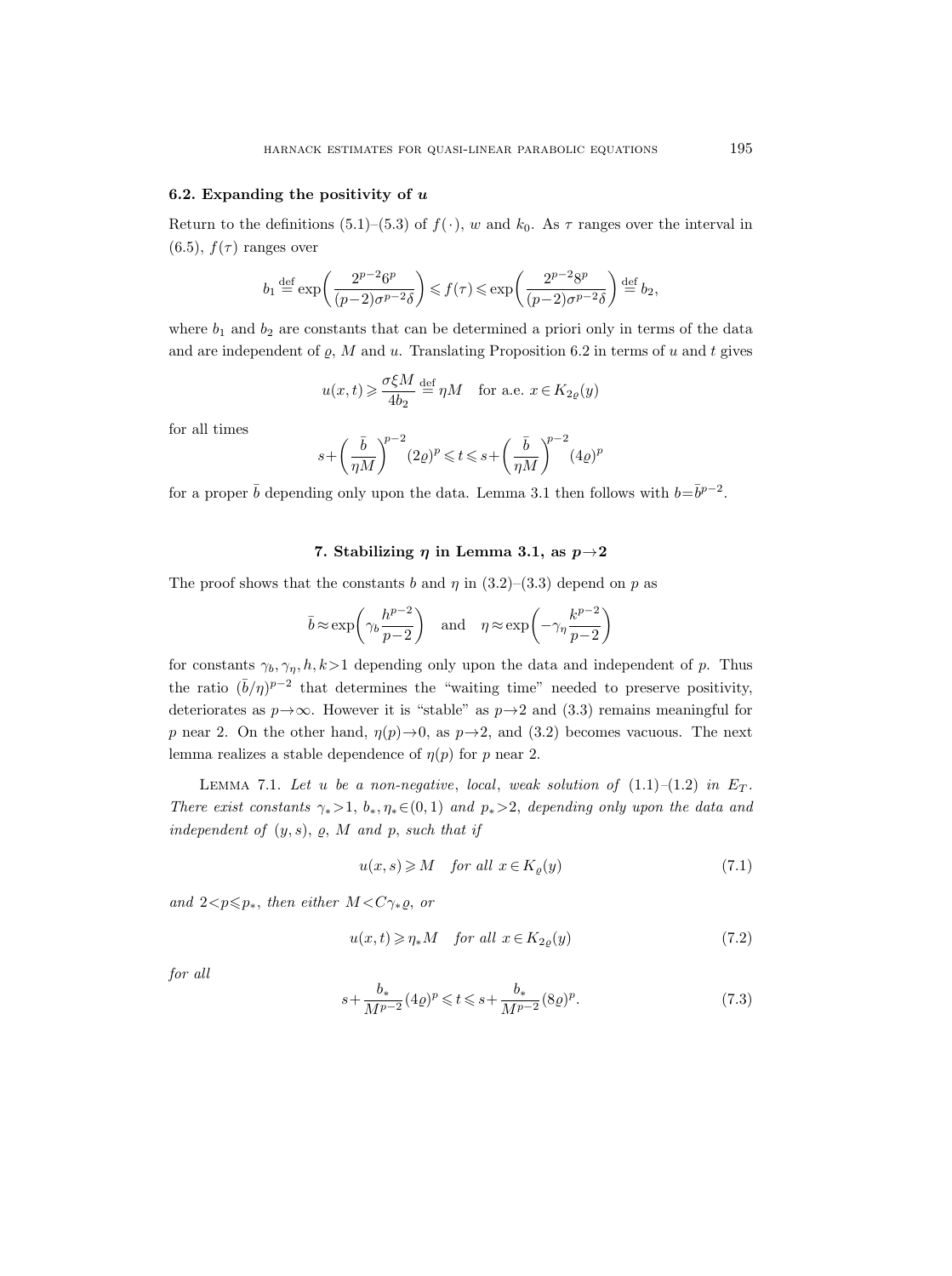Remark 7.1. The constants  $\gamma_*, b_*$  and  $\eta_*$  are "stable" as  $p\rightarrow 2$ , that is there exist positive constants  $b(2)$ ,  $\eta(2)$  and  $\gamma(2)$  such that

$$
\lim_{p \to 2} b_*(p) = b(2), \quad \lim_{p \to 2} \eta_*(p) = \eta(2) \quad \text{and} \quad \lim_{p \to 2} \gamma_*(p) = \gamma(2).
$$

In particular, the same conclusion continues to hold for the "linear case"  $p=2$ .

## 7.1. Proof of Lemma 7.1

Assume that  $(y, s)$  is the origin of  $\mathbb{R}^{N+1}$ . The assumption (7.1) implies that

$$
|\{u(\cdot,0) < M\} \cap K_{8\varrho}| < (1 - 8^{-N}) |K_{8\varrho}|.\tag{7.4}
$$

PROPOSITION 7.1. There exist numbers  $b_*, \xi_* \in (0,1)$  depending only upon the data, and independent of u, M,  $\varrho$  and p, such that either  $M \leqslant C\varrho$ , or

$$
|\{u(\cdot,t) < \xi_* M\} \cap K_{8\varrho}| < (1 - 32^{-N}) |K_{8\varrho}|
$$

for all  $0 < t < b_* M^{2-p} (8\varrho)^p$ .

*Proof.* Write the energy inequality (4.1) for  $(u-M)_-$  over  $Q_{8\rho}^+(\theta)$  for  $\theta = b_*M^{2-p}$ , where  $b_*$  is to be chosen. The cutoff function  $\zeta$  is taken independent of t, equals 1 on  $K_{\sigma_*8g}$ , for some  $\sigma_* \in (0,1)$  to be chosen, vanishes on the boundary of  $K_{8g}$  and

$$
|D\zeta|\leqslant\frac{1}{8\varrho(1-\sigma_*)}.
$$

These choices in (4.1) give that

$$
\int_{K_{\sigma_* 8\varrho}} (u-M)_-^2(x,t)\,dx \leqslant \int_{K_{8\varrho}} (u-M)_-^2(x,0)\,dx + \frac{\gamma M^p}{(1-\sigma_*)^p \varrho^p}|Q_{8\varrho}^+(\theta)|
$$

for all  $0 < t < b_*M^{2-p}(8\rho)^p$ , provided  $M > C\rho$ . Estimate from below

$$
\int_{K_{\sigma_* s_\varrho}} (u - M)_-^2(x, t) dx \ge \int_{K_{\sigma_* s_\varrho} \cap \{u(\cdot, t) < \xi_* M\}} (u - M)_-^2(x, t) dx
$$
\n
$$
\ge (1 - \xi_*)^2 M^2 |\{u(\cdot, t) < \xi_* M\} \cap K_{\sigma_* s_\varrho}|.
$$

Next, by using (7.1), estimate from above

$$
\int_{K_{8\varrho}} (u-M)_{-}^{2}(x,0) dx \leq M^{2} (1 - 8^{-N}) |K_{8\varrho}|.
$$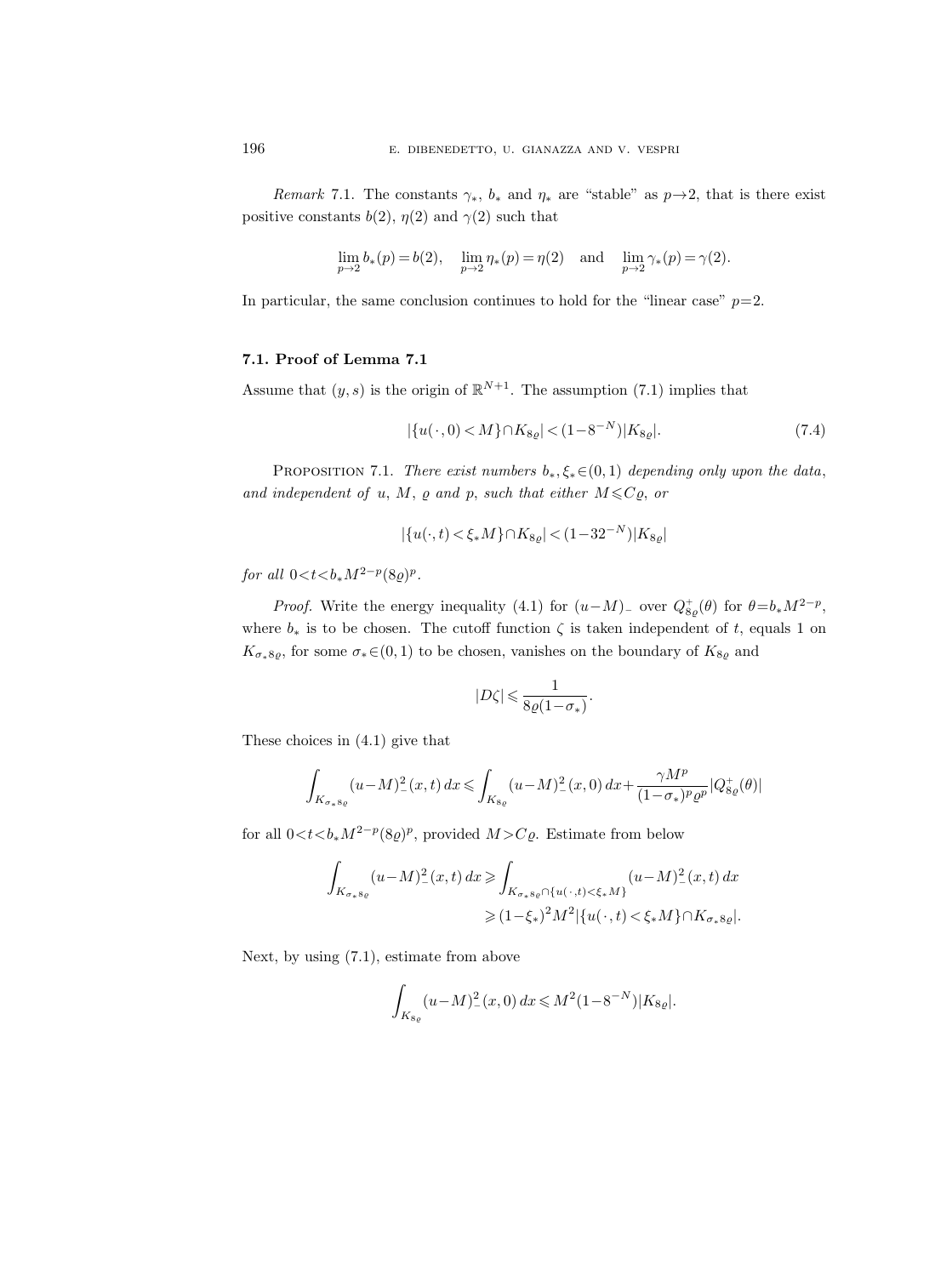By the definition of  $Q_{8\rho}^+(\theta)$ , with  $\theta = b_* M^{2-p}$ , the last term is majorized by

$$
\frac{\gamma b_* M^2}{(1\!sigma_*)^p} |K_{8\varrho}|.
$$

Combining these estimates yields

$$
|\{u(\cdot,t) < \xi_* M\} \cap K_{\sigma_* 8\varrho}| \leqslant \left[\frac{1 - 8^{-N}}{(1 - \xi_*)^2} + \frac{\gamma b_*}{(1 - \sigma_*)^p (1 - \xi_*)^2}\right] |K_{8\varrho}|.
$$

Finally,

$$
\begin{aligned} |\{u(\,\cdot\,,t)<\xi_*M\}\cap K_{8\varrho}|&\leqslant |\{u(\,\cdot\,,t)<\xi_*M\}\cap K_{\sigma_*8\varrho}|+|K_{8\varrho}\,\backslash K_{\sigma_*8\varrho}|\\ &\leqslant \bigg[\frac{1-8^{-N}}{(1-\xi_*)^2}+\frac{\gamma b_*}{(1-\sigma_*)^p(1-\xi_*)^2}+(1-\sigma_*^N)\bigg]|K_{8\varrho}| \end{aligned}
$$

for all  $0 < t < b_* M^{2-p} (8\varrho)^p$ . Choose  $\xi_*$  so small that

$$
\frac{1-8^{-N}}{(1-\xi_*)^2} \leq 1-16^{-N}.
$$

Then,  $\xi_*$  being fixed, choose  $\sigma_*$  and  $b_*$  so small that the term in square brackets on the right-hand side is majorized by  $1-32^{-N}$ .  $\Box$ 

To proceed, set  $t_* = \theta(8\varrho)^p$  and consider the cylinder with "vertex" at  $(0, t_*)$ :

$$
Q_{8\varrho}^*(\theta) = (0, t_*) + Q_{8\varrho}^-(\theta), \text{ where } \theta = b_* M^{2-p}.
$$

PROPOSITION 7.2. For every  $\nu_*(0,1)$  there exist constants  $p_* > 2$ ,  $\eta_* \in (0,1)$  and  $\gamma_* > 1$ , depending only upon the data and independent of u, M and  $\varrho$ , such that for all  $2 < p < p_*$ , either  $M \leq C \gamma_* \varrho$ , or

$$
|\{u<2\eta_* M\}\cap Q_{4\varrho}^*(\theta)|\leqslant \nu_*|Q_{4\varrho}^*(\theta)|.
$$

*Proof.* Write down the energy inequalities in  $(4.1)$ , for  $(u-k_j)$ <sub>-</sub>, over the cylinder  $Q_{8,\varrho}^*(\theta)$  for a cutoff function  $\zeta$  that equals 1 on  $Q_{4,\varrho}^*(\theta)$ , and is such that  $|D\zeta| \leqslant (4\varrho)^{-1}$  and  $|\zeta_t| \leqslant [\theta(4\varrho)^p]^{-1}$ . The levels  $k_j$  are taken as

$$
k_j = \frac{\xi_* M}{2^j} \quad \text{for } j = 0, 1, ..., j_*, \text{ where } j_* \in \mathbb{N} \text{ is to be chosen.}
$$

Discarding the first term on the left-hand side gives

$$
\begin{aligned} \iint_{Q_{4\varrho}^*(\theta)} |D(u-k_j)_-|^p \, dx\, d\tau &\leqslant \frac{\gamma k_j^p}{(2\varrho)^p} \big(1+k_j^{2-p}M^{p-2}b_*^{-1}\big) |Q_{4\varrho}^*(\theta)| \\ &\leqslant \frac{\gamma k_j^p}{(2\varrho)^p} \bigg(1+\bigg(\frac{2^{j_*}}{\xi_*}\bigg)^{\!p-2}\frac{1}{b_*}\bigg) |Q_{4\varrho}^*(\theta)|, \end{aligned}
$$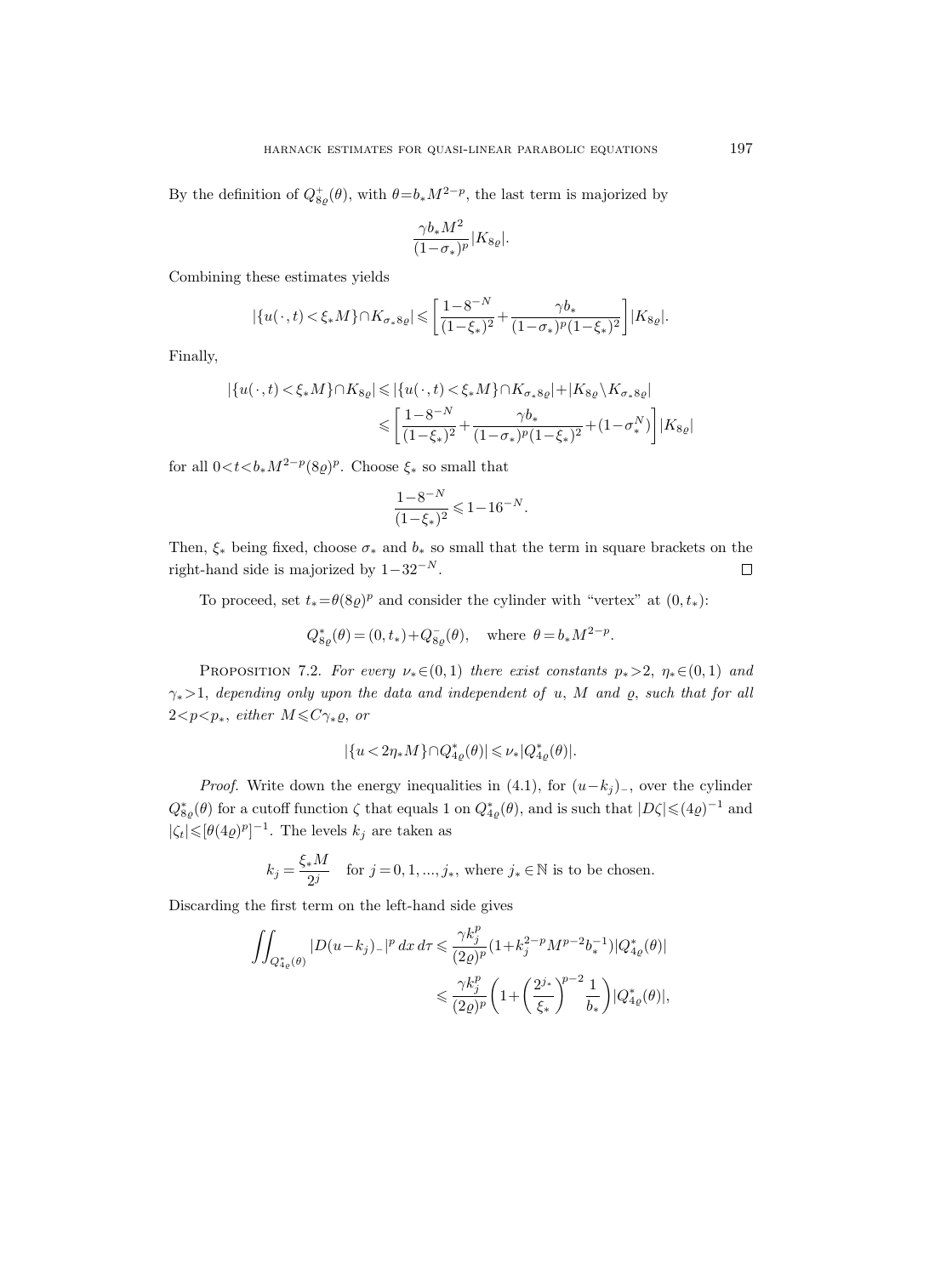provided  $M > C2^{j*}\varrho$ . Such a  $j_*$  will be chosen shortly depending only upon the data and independent of  $u, M, \varrho$  and  $p$ . Assuming momentarily that such a choice has been made, choose  $p_*$  such that  $2 < p_* < 2+j_*^{-1}$  and let  $2 < p \leq p_*$ . This yields the energy estimates

$$
\iint_{Q_{4\varrho}^*(\theta)} |D(u-k_j)_-|^p \, dx \, d\tau \leq \frac{\gamma k_j^p}{(2\varrho)^p} |Q_{4\varrho}^*(\theta)| \tag{7.5}
$$

for a constant  $\gamma$  depending only upon the data and independent of u, M,  $\rho$  and p, provided  $M > C\gamma_* \rho$  for  $\gamma_* = 2^{j_*}$ . The energy estimate (7.5), derived for  $2 < p \leq p_*$ , is formally analogous to the energy estimates (6.2), valid for all  $p>2$ . They only differ in the meaning of the parameter  $\theta$  that determines the time-length of the cylinders  $\mathcal{Q}_{4\varrho}(\theta)$  and  $Q_{4\varrho}^*(\theta)$ , respectively. In the former,  $\theta$  was taken "large" of the order of  $k_{j_*}^{2-p}$  so that  $\theta^{-1} k_{j_*}^{2-p} \approx 1$ . This is precisely the effect of the intrinsic geometry. In the latter, since  $p \approx 2$ , it suffices to take  $\theta \approx M^{2-p}$ , since  $2^{j_*(p-2)} \approx 1$  for p sufficiently close to 2. The proof of Proposition 7.2 can now be concluded as in Proposition 6.1. Precisely, setting

$$
A_j = \{u < k_j\} \cap Q_{4\varrho}^*(\theta) \quad \text{for } \theta = b_*M^{2-p}
$$

and proceeding as in that context, we arrive at the analog of (6.3):

$$
|A_{j_*}| \leqslant \bigg(\frac{\gamma}{j_*}\bigg)^{\hspace{-0.1cm} (p-1)/p} |Q^*_{4\varrho}(\theta)|
$$

for a constant  $\gamma$  depending only upon the data and independent of u, M,  $\rho$  and p. This proves the proposition for the choices

$$
2\eta_* = \frac{\xi_*}{2^{j_*}}
$$
 and  $\nu_* = \left(\frac{\gamma}{j_*}\right)^{(p-1)/p}$ .

#### 7.2. Proof of Lemma 7.1—Concluded

It suffices to show that  $\nu_*(0,1)$  can be chosen a priori, depending only upon the data and independent of  $u, M, \varrho$  and  $p$ , such that

$$
u(x,t) > \eta_* M
$$
 for all  $(x,t) \in Q_{2\varrho}^*(\theta)$ , with  $\theta = b_* M^{2-p}$ . (7.6)

p−22

This follows from  $(4.2)$ <sub>-</sub> $-(4.3)$ <sub>-</sub> of Lemma 4.1, with  $\mu$ <sub>-</sub>=0,  $\xi$ =2 $\eta_*$ ,  $a=\frac{1}{2}$ ,  $\omega=M$  and  $\varrho$ replaced by  $2\rho$ . Set

$$
Y_0 = \frac{|\{u < 2\eta_* M\} \cap Q_{4\varrho}^*(\theta)|}{|Q_{4\varrho}^*(\theta)|} = \frac{|A_{j_*}|}{|Q_{4\varrho}^*(\theta)|}.
$$

Then, by virtue of Lemma 4.1, and (4.6), the conclusion (7.6) holds true if

$$
Y_0 \leqslant \frac{1}{\gamma(\text{data})} \frac{(b_* \eta_*^{p-2})^{N/p}}{(1 + b_* \eta_*^{p-2})^{(N+p)/p}} = \nu_*.
$$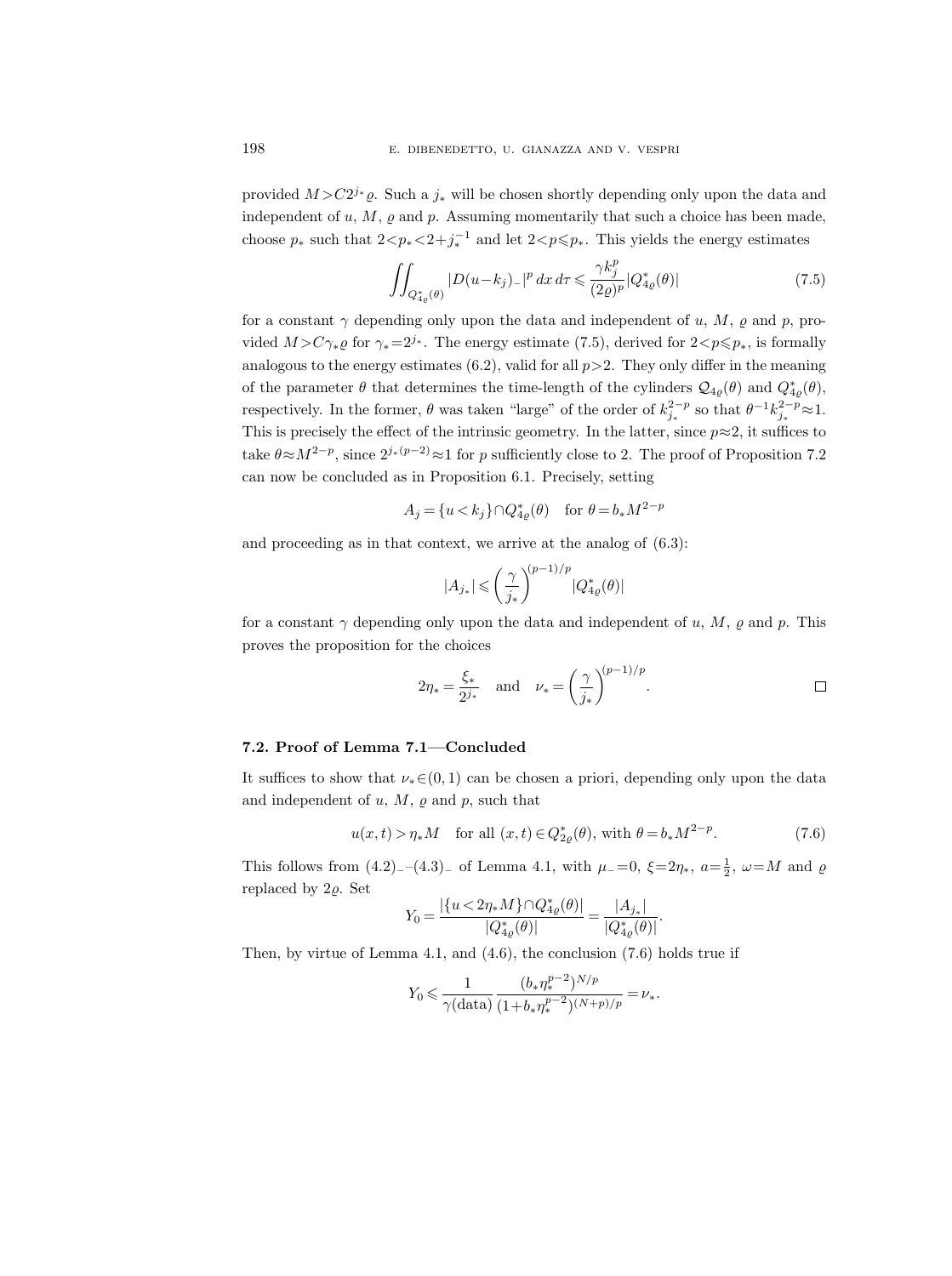## 8. Proof of Theorem 1.1

Fix  $(x_0, t_0) \subset E_T$ , assume that  $u(x_0, t_0) > 0$ , and construct the cylinders

$$
(x_0, t_0) + Q_{4\varrho}^{\pm}(\theta) \subset E_T
$$

as in (1.6), where the constant  $c \geq 1$  is to be determined. The change of variables

$$
x \longmapsto \frac{x - x_0}{\varrho}, \quad t \longmapsto u(x_0, t_0)^{p-2} \frac{t - t_0}{\varrho^p},
$$

maps these cylinders into  $Q^{\pm}$ , where

$$
Q^+ = K_4 \times (0, 4^p c^{p-2}]
$$
 and  $Q^- = K_4 \times (-4^p c^{p-2}, 0].$ 

Denoting again by  $(x, t)$  the transformed variables, the rescaled function

$$
\varrho
$$
\n
$$
\varrho
$$
\n
$$
\varrho
$$
\n
$$
\varrho
$$
\n
$$
\varrho
$$
\n
$$
\varrho
$$
\n
$$
\varrho
$$
\n
$$
\varrho
$$
\n
$$
\varrho
$$
\n
$$
\varrho
$$
\n
$$
\varrho
$$
\n
$$
\varrho
$$
\n
$$
\varrho
$$
\n
$$
\varrho
$$
\n
$$
\varrho
$$
\n
$$
\varrho
$$
\n
$$
\varrho
$$
\n
$$
\varrho
$$
\n
$$
\varrho
$$
\n
$$
\varrho
$$
\n
$$
\varrho
$$
\n
$$
\varrho
$$
\n
$$
\varrho
$$
\n
$$
\varrho
$$
\n
$$
\varrho
$$
\n
$$
\varrho
$$
\n
$$
\varrho
$$
\n
$$
\varrho
$$
\n
$$
\varrho
$$
\n
$$
\varrho
$$
\n
$$
\varrho
$$
\n
$$
\varrho
$$
\n
$$
\varrho
$$
\n
$$
\varrho
$$
\n
$$
\varrho
$$
\n
$$
\varrho
$$
\n
$$
\varrho
$$
\n
$$
\varrho
$$
\n
$$
\varrho
$$
\n
$$
\varrho
$$
\n
$$
\varrho
$$
\n
$$
\varrho
$$
\n
$$
\varrho
$$
\n
$$
\varrho
$$
\n
$$
\varrho
$$
\n
$$
\varrho
$$
\n
$$
\varrho
$$
\n
$$
\varrho
$$
\n
$$
\varrho
$$
\n
$$
\varrho
$$
\n
$$
\varrho
$$
\n
$$
\varrho
$$
\n
$$
\varrho
$$
\n
$$
\varrho
$$
\n
$$
\varrho
$$
\n
$$
\varrho
$$
\n
$$
\varrho
$$
\n
$$
\varrho
$$
\n
$$
\varrho
$$
\n
$$
\varrho
$$
\n
$$
\varrho
$$
\n
$$
\varrho
$$
\n
$$
\varrho
$$
\n
$$
\varrho
$$

is a bounded, non-negative, weak solution of

$$
\begin{cases} v_t - \operatorname{div} \bar{\mathbf{A}}(x, t, v, Dv) = \bar{B}(x, t, v, Dv) & \text{weakly in } Q = Q^+ \cup Q^-, \\ v(0, 0) = 1, \end{cases}
$$
 (8.1)

Denoting again<br>
is a bounded, no<br>
is a bounded, no<br>  $\begin{cases} v_t \\ v(\omega) \end{cases}$ where  $\bar{\mathbf{A}}$  and  $\bar{B}$  satisfy the structure conditions

$$
v(x,t) = \frac{1}{u(x_0, t_0)} u\left(x_0 + \varrho x, t_0 + \frac{t \varrho^p}{u(x_0, t_0)^{p-2}}\right)
$$
  
d, non-negative, weak solution of  

$$
\begin{cases} v_t - \text{div } \bar{\mathbf{A}}(x, t, v, Dv) = \bar{B}(x, t, v, Dv) \quad \text{weakly in } Q = Q^+ \cup Q^-,\\ v(0, 0) = 1, \end{cases}
$$

$$
\begin{cases} \bar{\mathbf{A}}(x, t, v, Dv) \cdot Dv \ge C_0 |Dv|^p - \bar{C}^p,\\ |\bar{\mathbf{A}}(x, t, v, Dv)| \le C_1 |Dv|^{p-1} + \bar{C}^{p-1}, \end{cases}
$$
where  $\bar{C} = \frac{C\varrho}{u(x_0, t_0)}$  (8.2)

and  $C_0$ ,  $C_1$  and  $C$  are as in (1.2). Theorem 1.1 is a consequence of the following result.

PROPOSITION 8.1. There exist constants  $\gamma_0 \in (0, 1)$  and  $\gamma_1, \gamma_2 > 1$  that can be quantitatively determined a priori only in terms of the data, and independent of  $u(x_0, t_0)$ , such that either  $u(x_0, t_0) \leq \gamma_2 C \varrho$ , or

$$
v(x, \gamma_1) \geqslant \gamma_0 \quad \text{for all } x \in K_1.
$$

*Proof.* For  $\tau \in [0, 1)$ , introduce the family of nested cylinders  $\{Q_{\tau}\}_{\tau}$  with the same "vertex" (0,0), and the families of non-negative numbers  $\{m_{\tau}\}_{\tau}$  and  $\{n_{\tau}\}_{\tau}$ , defined by

$$
Q_{\tau} = Q_{\tau}^{-}(1) = K_{\tau} \times (-\tau^{p}, 0], \quad m_{\tau} = \sup_{Q_{\tau}} v \quad \text{and} \quad n_{\tau} = (1 - \tau)^{-\beta},
$$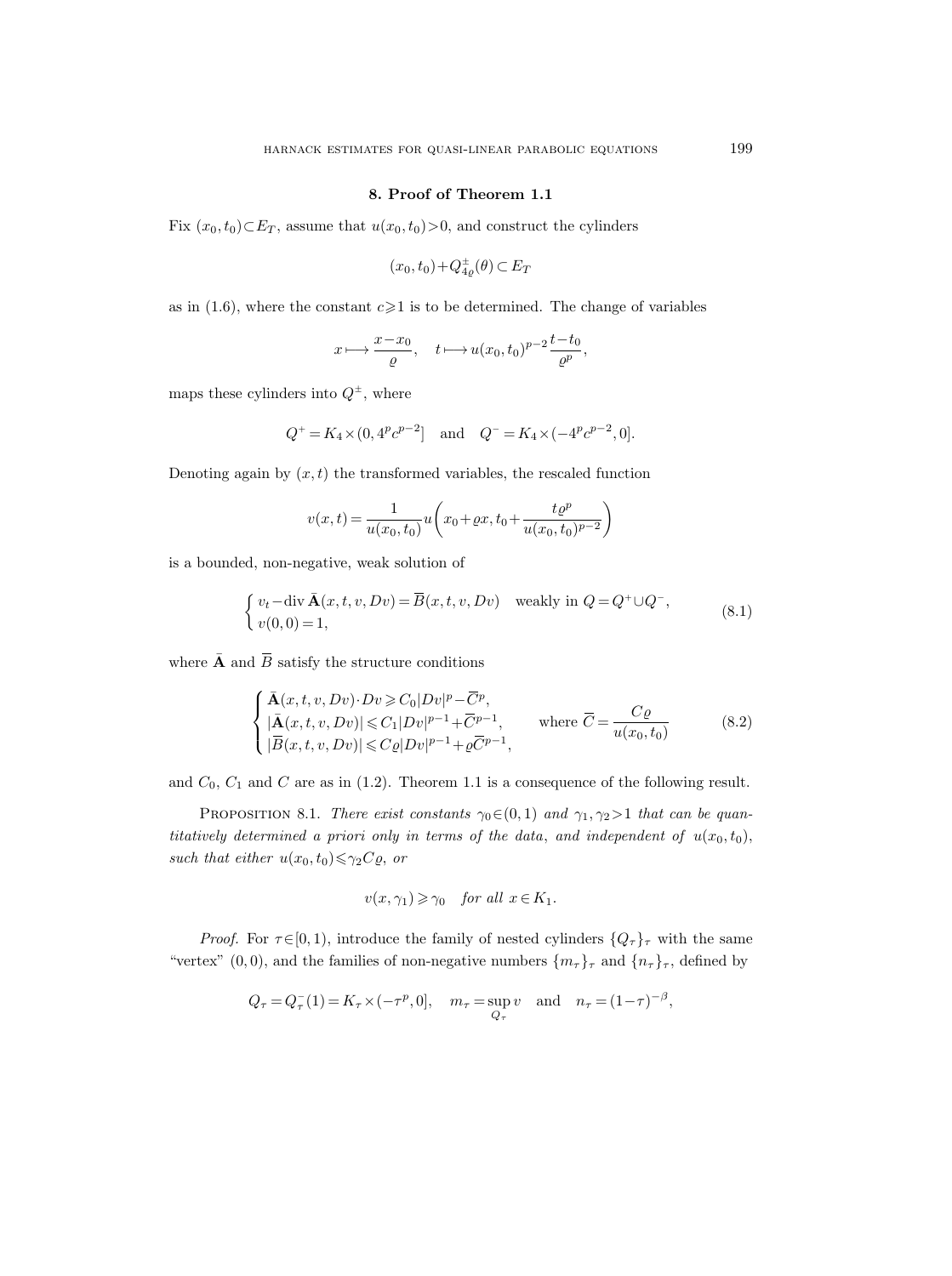where  $\beta > 1$  is to be chosen. Let  $\tau_0$  be the largest root of the equation  $m_{\tau} = n_{\tau}$ . Such a largest root exists since  $m_0=n_0=1$ ,  $n_\tau \to \infty$  as  $\tau \to 1$  and  $m_\tau$  remains bounded. By the 200 E. DIBENEDETTC<br>where  $\beta > 1$  is to be chosen. Let  $\tau_0$  b<br>largest root exists since  $m_0 = n_0 = 1$ , *n*<br>continuity of *v*, there exists  $(\bar{x}, \bar{t}) \in \overline{Q}$  $_{\tau_0}$  such that

$$
v(\bar{x}, \bar{t}) = n_{\tau_0} = (1 - \tau_0)^{-\beta}.
$$
\n(8.3)

Moreover,  $(\bar{x}, \bar{t})+Q_{(1-\tau_0)/2}\subset Q_{(1+\tau_0)/2}\subset Q_1$ . Therefore, by the definition of  $m_{\tau}$  and  $n_{\tau}$ ,

$$
\sup_{(\bar{x},\bar{t})+Q_{(1-\tau_0)/2}} v \leqslant \sup_{Q_{(1+\tau_0)/2}} v \leqslant 2^{\beta} (1-\tau_0)^{-\beta}.
$$

The parameter  $\tau_0$  is only known qualitatively, and  $\beta$  has to be chosen. The arguments below have the role of eliminating the qualitative knowledge of  $\tau_0$  by a quantitative choice of  $\beta$ .  $\Box$ 

## 8.1. Local largeness of v near  $(\bar{x}, \bar{t})$

The largeness of v at  $(\bar{x}, \bar{t})$  as expressed by (8.3), propagates to a full space-time neighborhood nearby  $(\bar{x},\bar{t})$ . To render this quantitative, set Local largeness of v hear<br>largeness of v at  $(\bar{x}, \bar{t})$  as expood nearby  $(\bar{x}, \bar{t})$ . To render<br> $M_0 = 2^{\beta} (1 - \tau_0)$ <br>consider the cylinder  $(\bar{x}, \bar{t}) + \xi = 1 -$ <br>Proposition 8.2. *Either*  $\overline{C}$ 

$$
M_0 = 2^{\beta} (1 - \tau_0)^{-\beta}, \quad R_0 = \frac{1 - \tau_0}{2} \quad \text{and} \quad \theta_0 = M_0^{2 - p},
$$

and consider the cylinder  $(\bar{x}, \bar{t}) + Q_{R_0}^-(\theta_0)$ . Set also

$$
\xi = 1 - \frac{1}{2^{\beta+1}}
$$
 and  $a = \frac{1 - \frac{3}{2} \frac{1}{2^{\beta+1}}}{1 - \frac{1}{2^{\beta+1}}}$ .

PROPOSITION 8.2. *Either*  $\overline{C} \geq 1$ , or  $\xi =$  Proposition 8.2. Either<br>  $|\{v>2^{-(1-\epsilon)}\}|\leq \epsilon$   $\nu =$  Proof. Assume that<br>  $\overline{C}<$ 

$$
|\{v > 2^{-(1+\beta)}M_0\} \cap [(\bar{x}, \bar{t}) + Q_{R_0}^-(\theta_0)]| > \nu |Q_{R_0}^-(\theta_0)|,
$$
\n(8.4)

where

$$
\nu = \left(\frac{1-a}{\gamma(\text{data})}\right)^{N+p} \frac{\xi^{N(p-2)/p}}{(1+\xi^{p-2})^{(p+N)/p}}.
$$

*Proof.* Assume that  $\overline{C}$  < 1. If (8.4) is violated, apply Lemma 4.1 in the form  $(4.2)_{+}$  $(4.3)<sub>+</sub>$ , with the choices  $\mu_+ = \omega = M_0$ ,  $\theta = \theta_0 = M_0^{2-p}$  and  $\rho = R_0$ , to conclude that

$$
v(\bar{x}, \bar{t}) \le M_0(1 - a\xi) = \frac{3}{4}(1 - \tau_0)^{-\beta},
$$

contradicting  $(8.3)$ . The condition for this to occur is in  $(4.6)$ , with the proper meaning of the symbols, and it coincides with (8.4) being violated. $\Box$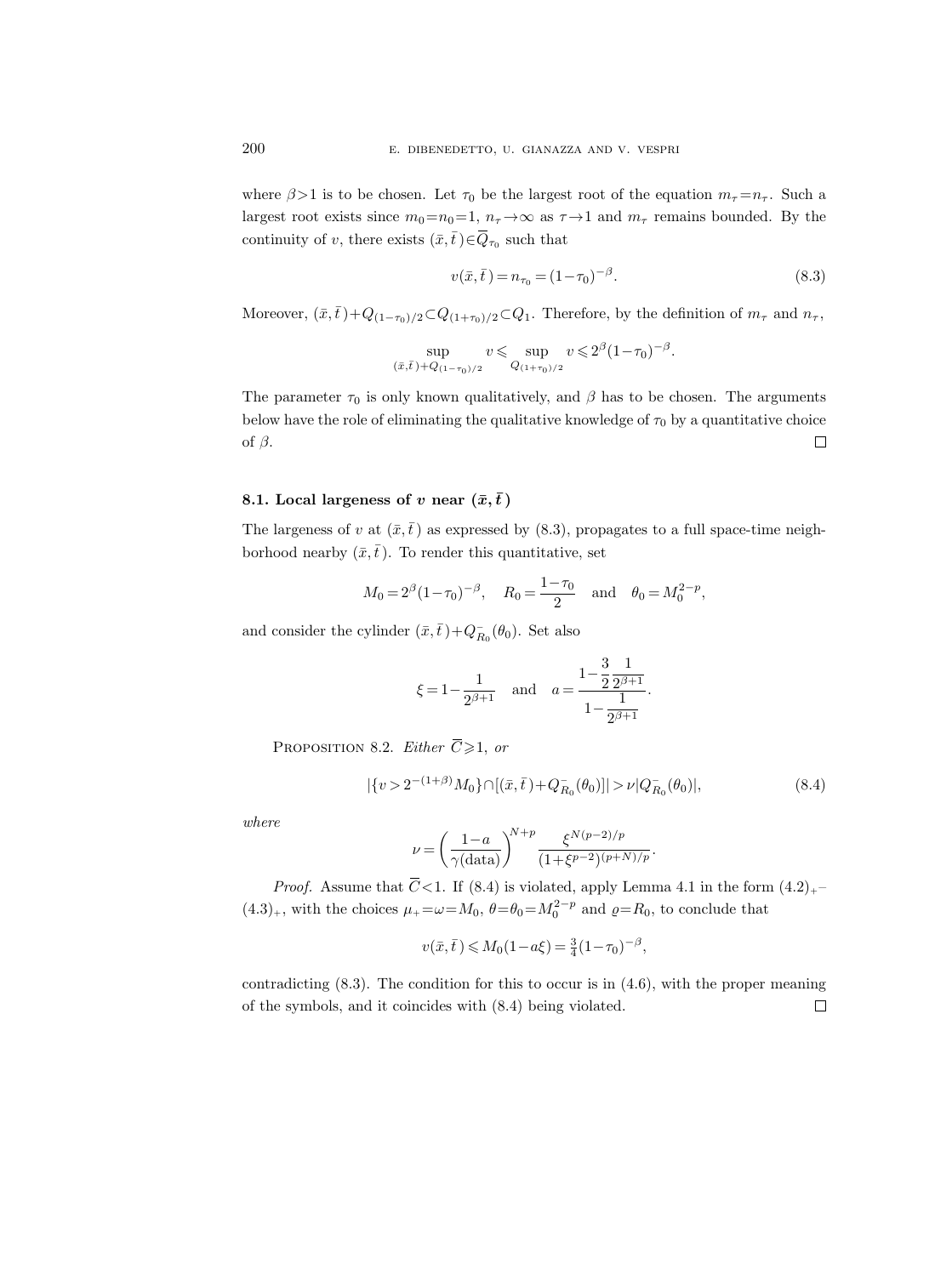Remark 8.1. The indicated expressions of  $\xi$ , a and  $\nu$  imply that  $\nu$  is bounded below by a quantitative positive constant  $\nu(\text{data})$ , independent of  $\tau_0$ , and "stable" as  $p \rightarrow 2$ . We continue to denote such a constant by  $\nu$ . HARI<br>
Remark 8.1.<br>
by a quantitative p<br>
continue to denote<br>
PROPOSITION<br>  $\nu_0 \in (0, 1)$ , there ex<br>
such that either  $\overline{C}$ 

PROPOSITION 8.3. Assume that (8.4) holds. Then for every  $\lambda \in (0,1)$  and every  $\nu_0 \in (0,1)$ , there exist  $(y, s) \in (\bar{x}, \bar{t}) + Q_{R_0}^-(\theta_0)$ , a number  $\eta_0 \in (0,1)$  and a cylinder

$$
(y,s)+Q_{2\eta_0R_0}^-(\theta_0)\subset(\bar x,\bar t\,)+Q_{R_0}^-(\theta_0)
$$

such that either  $\overline{C} \geq 1$ , or

$$
|\{v < \lambda 2^{-(\beta+1)}M_0\} \cap [(y,s) + Q^-_{\eta_0 R_0}(\theta_0)]| \le \nu_0 |Q^-_{\eta_0 R_0}(\theta_0)|. \tag{8.5}
$$

The number  $\eta_0$  depends only upon  $\nu_0$  and the data, and is independent of  $\tau_0$ ,  $\rho$ ,  $M$ ,  $u$ and p. In particular, it is "stable" as  $p \rightarrow 2$ .

We assume Proposition 8.3 for the moment and proceed to prove Theorem 1.1.

COROLLARY 8.1. Assume that (8.4) holds. There exist  $(y, s) \in (\bar{x}, \bar{t}) + Q_{R_0}^-(\theta_0)$  and  $(y, s) + Q_{2\eta_0R}^{-1}$ <br>
such that either  $\overline{C} \geq 1$ , or<br>  $|\{v < \lambda 2^{-(\beta+1)}M_0\} \cap |(y, \theta_0) \rangle$ <br>
The number  $\eta_0$  depends only upon  $\nu_0$ <br>
and p. In particular, it is "stable" as<br>
We assume Proposition 8.3 for the<br>
COROLLA a number  $\eta_0 \in (0,1)$  such that either  $\overline{C} \geq 1$ , or

 $v(x, s) \geq \frac{1}{8}(1-\tau_0)^{-\beta}$  for all  $x \in K_r(y)$ , where  $r = \eta_0 R_0 = \frac{1}{2}\eta_0(1-\tau_0)$ .

*Proof.* In Proposition 8.3, choose  $\lambda = \frac{1}{2}$  and let  $\nu_0$  be determined by (4.6) of Lemma 4.1, with the choices  $\mu_{-}=0$ ,  $\omega=M_0$ ,  $\xi=2^{-(\beta+2)}$ ,  $a=\frac{1}{2}$  and  $\varrho=\eta_0R_0$ . Then Proposition 8.3 identifies a cylinder  $(y, s) + Q_{2\eta_0 R_0}(\theta_0)$  for which (8.5) holds. The conclusion then follows from Lemma 4.1.  $\Box$ 

## 8.2. Proof of Theorem 1.1, assuming Proposition 8.3

Apply Lemma 3.1 to the weak solution  $v$  of  $(8.1)$  with the structure conditions  $(8.2)$ , for the choices  $M = \frac{1}{8}(1 - \tau_0)^{-\beta}$  and  $\rho = r$ . Then either

$$
(1 - \tau_0)^{-\beta} u(x_0, t_0) \leq 2\gamma C \varrho,
$$

or

$$
v(x,t) \geqslant \eta M \quad \text{for all } x \in K_{2r}(y)
$$

for all  $t$  in the range

$$
t_0\stackrel{\mathrm{def}}{=} s+\frac{b}{(\eta M)^{p-2}}(2r)^p\leqslant t\leqslant s+\frac{b}{(\eta M)^{p-2}}(4r)^p\stackrel{\mathrm{def}}{=} t_1.
$$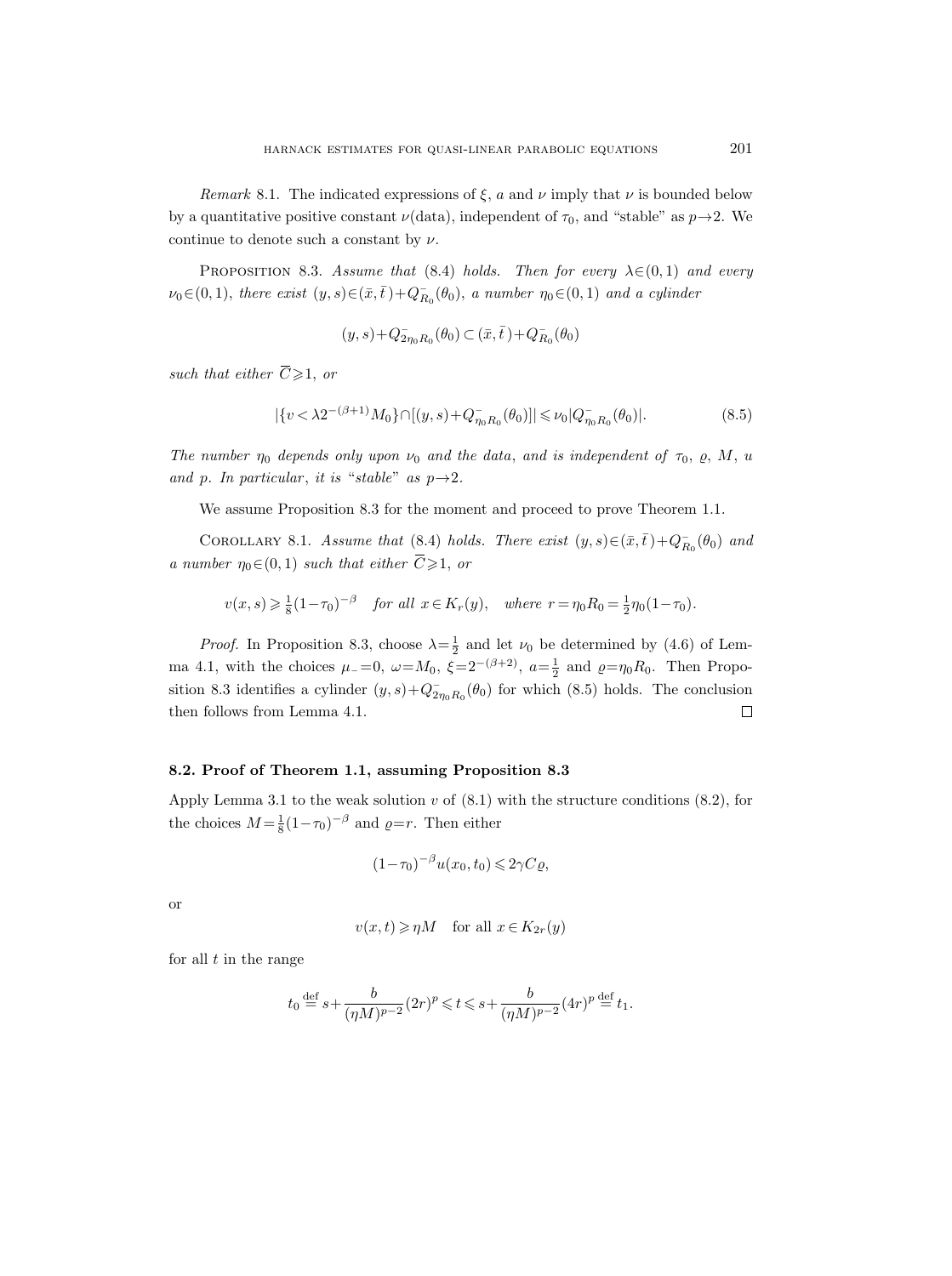By iteration, for all  $n=2, 3, \dots$ , either

$$
\eta^{n}(1-\tau_0)^{-\beta}u(x_0,t_0)\leq 2\gamma C\varrho,
$$

or

$$
v(x,t) \geq \eta^n M
$$
 for all  $x \in K_{2^n r}(y)$ 

for all  $t$  in the range

$$
t_{n-1}+\frac{b}{(\eta^n M)^{p-2}}(2^{n+1}r)^p\leqslant t\leqslant t_{n-1}+\frac{b}{(\eta^n M)^{p-2}}(2^{n+2}r)^p=t_n.
$$

Without loss of generality we may assume that  $\eta_0(1-\tau_0)$  is a negative, integral power of 2. Then choosing n so that  $2^{n}r=2$ , the cube  $K_{2}(y)$  covers the cube  $K_{1}$  centered at  $x=0$ , and

$$
v(x,t) \geqslant \eta^n M
$$
 for all  $x \in K_1$  and all  $t_{n-1} < t < t_n$ .

For the indicated choice of  $n$ ,

$$
\eta^n M = \frac{1}{8} \eta^n (1-\tau_0)^{-\beta} = 2^{-3\beta-1} (2^\beta \eta)^n \eta_0^\beta = \gamma_0
$$

for the choices of  $\beta$  so that  $2^{\beta}\eta=1$  and  $\gamma_0=2^{-3\beta-1}\eta_0^{\beta}$ . On the other hand, since  $\bar{t}$ , and hence s, ranges over  $(-1, 0)$ , the range of t includes the time level

$$
t_* = 4^p b \gamma_0^{2-p} \stackrel{\text{def}}{=} c.
$$

## 9. Proof of Proposition 8.3

Write down the energy estimate (4.1) for  $(v-k)_+$  for  $k=\frac{1}{2}(1-\tau_0)^{-\beta}$ , over the pair of coaxial cylinders with the same "vertex"

$$
(\bar{x},\bar{t}\,) + Q^-_{R_0/2}(\theta) \subset (\bar{x},\bar{t}\,) + Q^-_{R_0}(\theta) \subset Q_{(1+\tau_0)/2}.
$$

The non-negative, piecewise smooth cutoff  $\zeta$  is taken to be equal to 1 on the smallest of these cylinders, to vanish on the parabolic boundary of the largest, and such that

$$
0 \le \zeta_t \le \frac{4^p}{\theta R_0^p}
$$
 and  $|D\zeta| \le \frac{4^p}{R_0^p}$ , where  $\theta = M_0^{2-p}$ .

Recalling that  $v$  solves  $(8.1)$  with the structure conditions  $(8.2)$  gives

$$
\iint_{\left(\bar x,\bar t\right)+Q_{R_0/2}^-(\theta)}\left|D(v-k)_+\right|^pdx\,d\tau\leqslant\gamma\frac{k^p}{R_0^p}|Q_{R_0}^-(\theta)|,
$$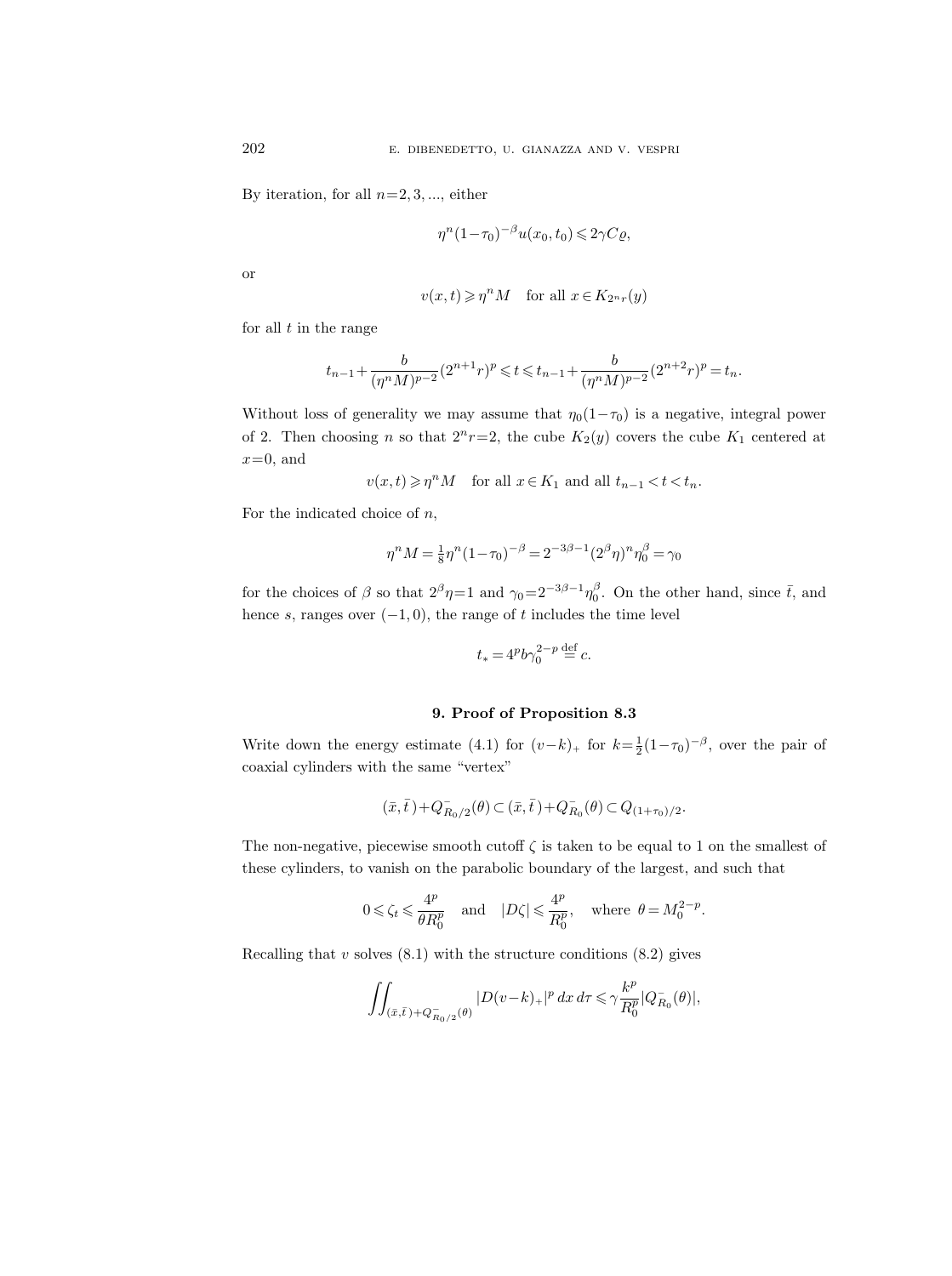provided  $\overline{C}$ provided  $\overline{C} \leq 1$ . Introduce the change of variables

$$
x \longmapsto \frac{2(x-\bar{x})}{R_0}, \quad t \longmapsto \frac{2^p(t-\bar{t})}{\theta R_0^p}, \quad w = \frac{v}{k}.
$$

This maps  $(\bar{x}, \bar{t}) + Q_{R_0/2}^-(\theta)$  into  $Q_1 = K_1 \times (-1, 0]$ , and the previous energy estimate takes the form

$$
\iint_{Q_1} |Dw|^p \, dx \, d\tau \leq \gamma \quad \text{and} \quad |\{w > 1\} \cap Q_1| > \nu
$$

for a constant  $\gamma$  depending only upon the data.

LEMMA 9.1. There exists a time level  $\bar{s} \in \left(-1, -\frac{1}{4}\nu\right]$  such that

$$
\int_{K_1} |Dw(\cdot, \bar{s})|^p dx \leq \frac{2\gamma}{\nu} \quad \text{and} \quad |\{w(\cdot, \bar{s}) > 1\} \cap K_1| \geq \frac{1}{2}\nu. \tag{9.1}
$$

*Proof.* Introduce the two subsets of  $(-1, 0]$ ,

$$
T_1 = \left\{ t \in (-1, 0] : \int_{K_1} |Dw(\cdot, t)|^p \, dx > \frac{4\gamma}{\nu} \right\},
$$
  

$$
T_2 = \left\{ t \in (-1, 0] : |\{w(\cdot, t) > 1\} \cap K_1| \geq \frac{1}{2}\nu \right\}.
$$

From the definition of  $T_1$ ,

$$
\frac{4\gamma}{\nu}|T_1| < \iint_{Q_1} |Dw|^p \, dx \, dt \le \gamma.
$$

Therefore  $|T_1| < \frac{1}{4}\nu$ . From the definition of  $T_2$ ,

$$
\nu < |\{w > 1\} \cap Q_1| = \int_{-1}^0 |\{w(\cdot, t) > 1\} \cap K_1| dt
$$
  
= 
$$
\int_{T_2} |\{w(\cdot, t) > 1\} \cap K_1| dt + \int_{(-1,0]-T_2} |\{w(\cdot, t) > 1\} \cap K_1| dt \le |T_2| + \frac{1}{2} \nu.
$$

Therefore  $|T_2| > \frac{1}{2}\nu$ .

By the results of [7], (9.1) implies that for every fixed  $\bar{\lambda}, \bar{\nu} \in (0, 1)$ , there exist at least one point  $\bar{y} \in K_1$  and a constant  $\bar{\varepsilon} \in (0, 1)$ , that can be determined a priori only in terms of  $\gamma$  and  $\nu$ , such that

$$
K_{\bar{\varepsilon}}(\bar{y})\subset K_1\quad\text{and}\quad |\{w(\,\cdot\,,\bar{s})>\bar{\lambda}\}\cap K_{\bar{\varepsilon}}|>(1-\bar{\nu})|K_{\bar{\varepsilon}}|.
$$

Returning to the original coordinates, and the original function v, there exists  $\bar{y} \in K_{R_0}$ such that  $K_{\bar{\varepsilon}R_0}(\bar{y}) \subset K_{R_0}(\bar{x})$ , and

$$
|\{v(\cdot,\bar{s})<\bar{\lambda}2^{-(\beta+1)}M_0\}\cap K_{\bar{\varepsilon}R_0}(\bar{y})|<\bar{\nu}|K_{\bar{\varepsilon}R_0}|.\tag{9.2}
$$

 $\Box$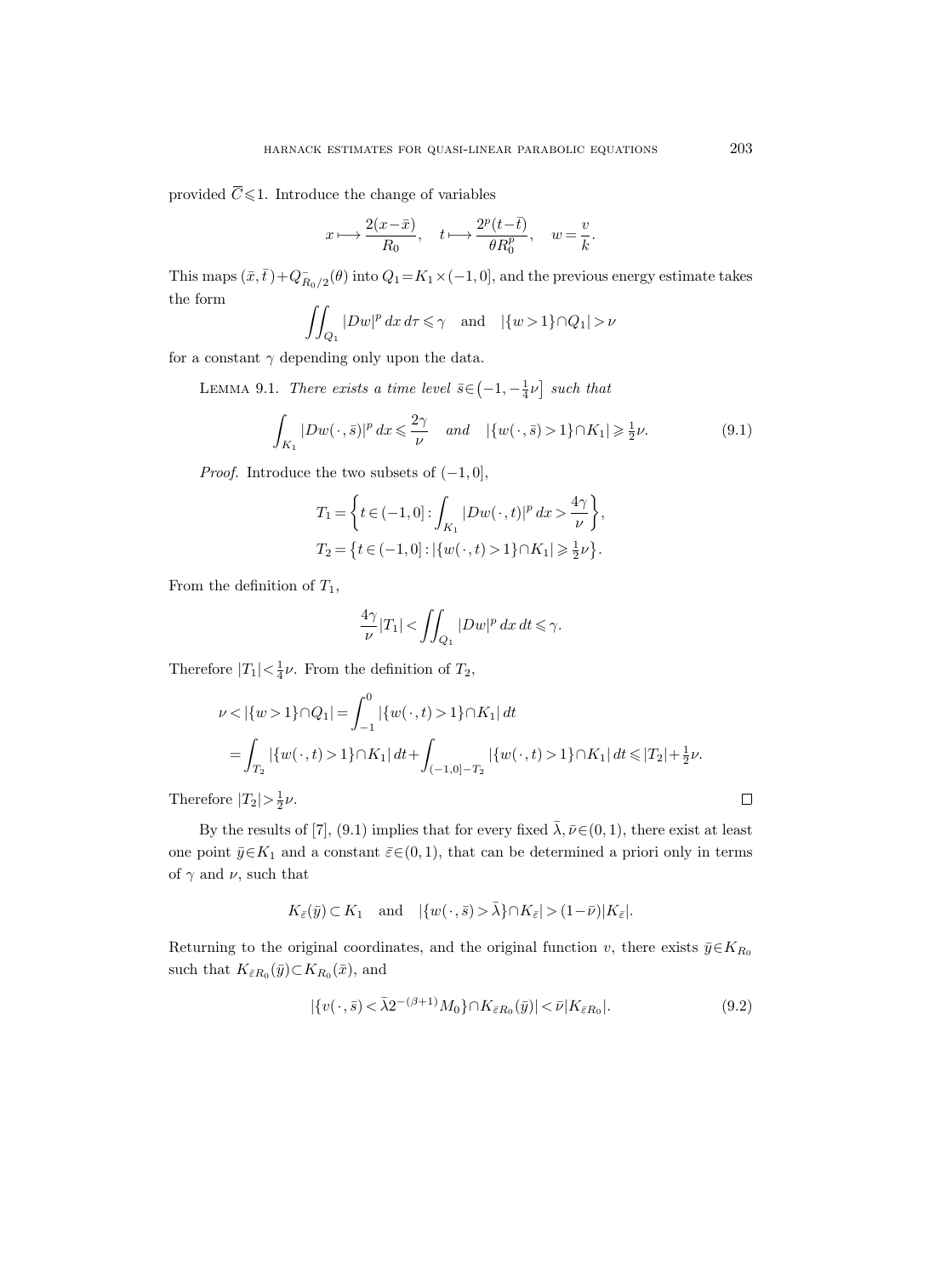#### 9.1. Proof of Proposition 8.3—Concluded

The estimate in (9.2), established for some time level  $\bar{s}$ , can be extended to a cylinder by suitably modifying the various constants. Set  $s = \bar{s} + \bar{\theta}(\bar{\varepsilon}R_0)^p$ , and write down the energy estimates (4.1) over the pair of cylinders

$$
(\bar y,s)+Q_{\bar \varepsilon R_0/2}^-(\bar \theta)\subset (\bar y,s)+Q_{\bar \varepsilon R_0}^-(\bar \theta)\quad \text{for } \bar \theta=\bar \nu^pM_0^{2-p},
$$

where  $\bar{\nu}$  is the number appearing in (9.2), and we may assume that  $s < t$  without loss of generality. The estimate is written for  $(v-\bar{\lambda}k)_-$ , where  $\bar{\lambda}$  is the number appearing in (9.2), and

$$
k = \frac{1}{2}(1 - \tau_0)^{-\beta} = 2^{-(\beta + 1)}M_0.
$$

The cutoff function is taken to be independent of  $t$ , equal to 1 on the smaller cylinder, vanishing on the lateral boundary of the larger cylinder and such that  $|D\zeta| \leq 4(\bar{\varepsilon}R_0)^{-1}$ . Recalling that  $v$  solves  $(8.1)$  with the structure conditions  $(8.2)$ , and neglecting the term involving  $Dv$ , gives that of the stimate is the names appropriate is<br>
(9.2), and<br>
The cutoff function is taken<br>
vanishing on the lateral bot<br>
Recalling that v solves (8.1)<br>
involving  $Dv$ , gives that<br>  $\int_{K_{\varepsilon R_0/2}(\bar{y})} (v - \bar{\lambda}k)^2 (z)$ <br>
for all

$$
\int_{K_{\bar{\varepsilon}R_0/2}(\bar{y})} (v-\bar{\lambda}k)_{-}^2(x,t)\,dx \leqslant \int_{K_{\bar{\varepsilon}R_0}(\bar{y})} (v-\bar{\lambda}k)_{-}^2(x,\bar{s})\,dx + \frac{\gamma k^p}{(\bar{\varepsilon}R_0)^p}|Q_{\bar{\varepsilon}R_0}^-(\bar{\theta})|
$$

for all  $-\bar{\theta}(\bar{\varepsilon}R_0)^p < t < s$ . The constant  $\gamma$  depends only upon the data and is independent  $\leq$ 1. Having fixed λ∈(0, 1), set  $\bar{\lambda} = \frac{1}{2}(1+\lambda)$  and estimate the left-hand side from below, by extending the integration over the smaller sets

$$
\{v(\cdot,t) < \lambda k\}.
$$

Thus

$$
\begin{aligned} \int_{K_{\bar{\varepsilon}R_0/2}(\bar{y})} (v-\bar{\lambda}k)_-^2(x,t)\,dx \geqslant & \int_{K_{\bar{\varepsilon}R_0/2}(\bar{y})\cap \{v(\,\cdot\,,t)<\lambda k\}} (v-\bar{\lambda}k)_-^2(x,t)\,dx \\ > & \frac{1}{4}(1-\lambda)^2k^2|\{v(\,\cdot\,,t)<\lambda k\}\cap K_{\bar{\varepsilon}R_0/2}(\bar{y})| \end{aligned}
$$

for all  $-\bar{\theta}(\bar{\varepsilon}R_0)^p < t < s$ . The right-hand side is estimated above by using (9.2) and the expression of  $\bar{\theta}$ . An upper bound is given by  $\gamma k^2 \bar{\nu} |K_{\bar{\varepsilon}R_0/2}|$  for a constant  $\gamma$  depending only upon the data and independent of  $\bar{\nu}$  and k. Combining these estimates, we get that

$$
|\{v(\cdot,t) < \lambda k\} \cap K_{\bar{\varepsilon}R_0/2}(\bar{y})| \leq \gamma \bar{\nu}|K_{\bar{\varepsilon}R_0/2}| \tag{9.3}
$$

for all  $-\bar{\theta}(\bar{\varepsilon}R_0)^p < t < s$ . Having fixed  $\nu_0 \in (0, 1)$ , choose  $\bar{\nu} \leq \nu_0$ . By choosing a smaller  $\bar{\nu}$  if necessary, we may assume that  $\bar{\nu}^{-1}$  is an integer. Then, partition the cube  $K_{\bar{\varepsilon}R_0/2}(\bar{y}),$ up to a set of measure zero, into  $\bar{\nu}^{-N}$  pairwise disjoint cubes congruent to  $K_{\bar{\nu}\bar{\varepsilon}R_0/2}$ , and let  $y_j$ , for  $j=1, ..., \bar{\nu}^{-N}$ , be the center of such cubes. The collection of cylinders

$$
(y_j, s) + Q_{\eta_0 R_0}^-(\theta)
$$
 for  $j = 1, ..., \bar{\nu}^{-N}$ , where  $\eta_0 = \frac{1}{2} \bar{\nu} \bar{\varepsilon}$ ,

is a partition, up to a set of measure zero, of the cylinder  $(\bar{y}, s) + Q^-_{\bar{\varepsilon}R_0/2}(\bar{\theta})$ , into  $\bar{\nu}^{-N}$ sub-cylinders each congruent to  $Q_{\eta_0 R_0}^-(\theta)$ . By virtue of (9.3), for  $\gamma \bar{\nu} = \nu_0$ , (8.5) holds true for at least one of these sub-cylinders.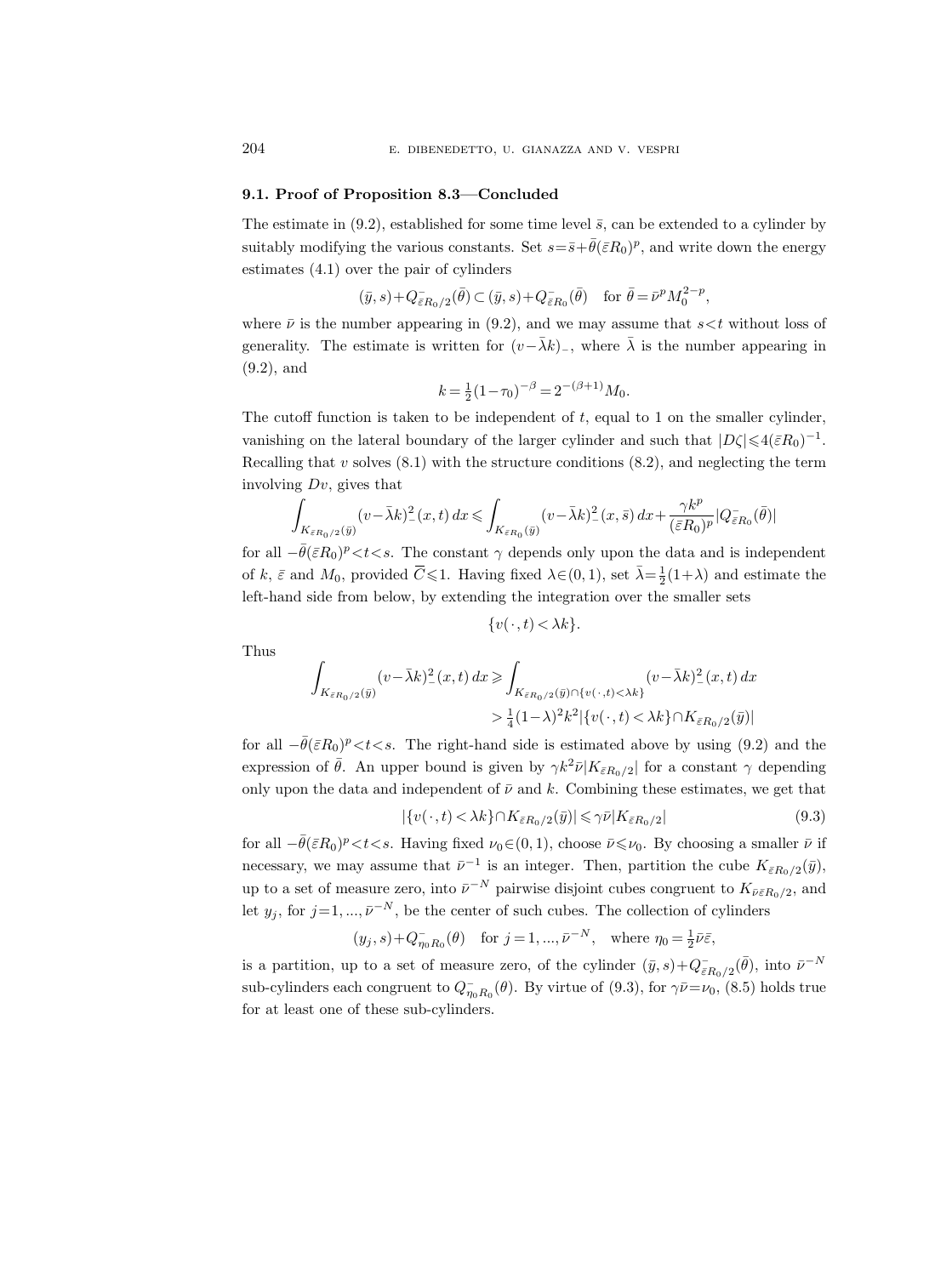#### 10. The intrinsic Harnack inequality implies Hölder continuity

Local weak solutions  $u$  of  $(1.1)$ , with no sign restrictions, are locally Hölder continuous. Such a local behavior was established in [5, Chapter III], along with locally quantitative Hölder estimates.

The intrinsic Harnack inequality of Theorem 1.1 can be used to establish locally quantitative Hölder estimates for local, weak solutions  $u$  of  $(1.1)$ , thereby providing an alternative proof to [5].

Fix a point in  $E_T$ , which, up to a translation, we take to be the origin of  $\mathbb{R}^{N+1}$ , and for  $\varrho_0 > 0$  consider the cylinder  $Q^{p-2} = K_{\varrho_0} \times (-\varrho_0^2, 0]$ , with "vertex" at  $(0, 0)$ , and set

$$
M_0 = \sup_{Q^{p-2}} u
$$
,  $m_0 = \inf_{Q^{p-2}} u$  and  $\omega_0 = \underset{Q^{p-2}}{\text{osc}} u = M_0 - m_0$ .

With  $\omega_0$  at hand, construct now the cylinder of intrinsic geometry

$$
Q_0 = K_{\varrho_0} \times (-\theta_0 \varrho_0^p, 0],
$$
 where  $\theta_0 = \left(\frac{c}{\omega_0}\right)^{p-2}$ 

and  $c$  is a constant to be determined later in terms only of the data and independent of u and  $\varrho_0$ . If  $\omega_0 > c \varrho_0$ , then  $Q_0 \subset Q^{p-2}$ .

PROPOSITION 10.1. Either  $\omega_0 \leq c \varrho_0$ , or there exist numbers  $\gamma > 1$ ,  $\delta$  and  $\varepsilon \in (0, 1)$ , that can be quantitatively determined only in terms of the data and independent of u and  $\varrho_0$ , such that setting

$$
\omega_n = \delta \omega_{n-1}, \quad \theta_n = \left(\frac{c}{\omega_n}\right)^{p-2}, \quad \varrho_n = \varepsilon \varrho_{n-1} \quad \text{and} \quad Q_n = Q_{\varrho_n}(\theta_n),
$$

for  $n \in \mathbb{N}$ , it holds that  $Q_{n+1} \subset Q_n$ , and either

$$
\underset{Q_n}{\operatorname{osc}} u \leqslant \frac{4\gamma}{\varepsilon} C \varrho_n \quad or \quad \underset{Q_n}{\operatorname{osc}} u \leqslant \omega_n.
$$

*Proof.* We exhibit constants c,  $\delta$  and  $\varepsilon$  depending only upon the data, such that if the statement holds for n, it continues to hold for  $n+1$ . Thus assume that  $Q_n$  has been constructed and that the statement holds up to  $n$ . Set

$$
M_n = \sup_{Q_n} u, \quad m_n = \inf_{Q_n} u \quad \text{and} \quad P_0 = \left(0, -\frac{1}{2}\theta_n \varrho_n^p\right).
$$

The point  $P_0$  is roughly speaking the "mid-point" of  $Q_n$ . The two functions  $M_n-u$ and  $u-m_n$  are non-negative weak solutions of (1.1) in  $Q_n$ . Either of these satisfies the intrinsic Harnack inequality with respect to  $P_0$ , if its "intrinsic waiting time",

$$
\left(\frac{c}{M_n - u(P_0)}\right)^{p-2} \varrho_n^p \quad \text{or} \quad \left(\frac{c}{u(P_0) - m_n}\right)^{p-2} \varrho_n^p,
$$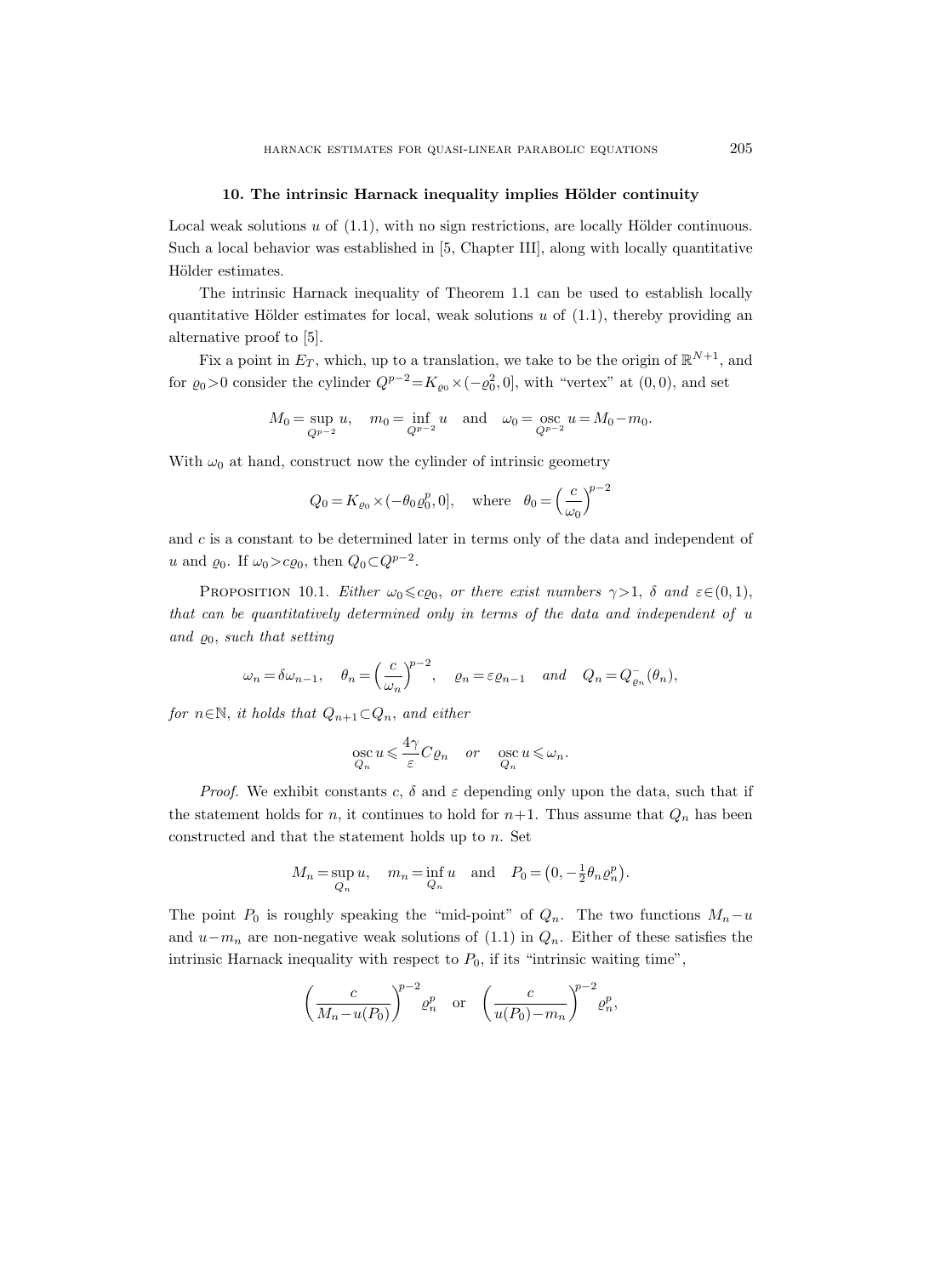is of the order of  $\theta_n \varrho_n^p$ . At least one of the two inequalities

$$
M_n - u(P_0) > \frac{1}{4}\omega_n
$$
 and  $u(P_0) - m_n > \frac{1}{4}\omega_n$ 

must hold. Assuming that the first holds true, apply Theorem 1.1. By possibly modifying the constant  $c$  appearing in  $(1.7)$  that determines the "waiting time", either

$$
\gamma C \varrho_n \ge M_n - u(P_0) > \frac{1}{4} \omega_n,\tag{10.1}
$$

or

$$
\inf_{Q_{\varrho_{n}/4}^-(\theta_n)} (M_n - u) \geq \frac{1}{\gamma} (M_n - u(P_0)) > \frac{1}{4\gamma} \omega_n.
$$
\n(10.2)

Choosing

$$
\delta = 1 - \frac{1}{4\gamma}
$$
 and  $\varepsilon = \frac{1}{4} \delta^{(p-2)/p}$ ,

one verifies that  $Q_{n+1} \subset Q_{\varrho_n/4}^-(\theta_n) \subset Q_n$ . Then, if (10.1) occurs,

$$
\operatorname*{osc}_{Q_{n+1}} u \leq \widetilde{\gamma} C \varrho_{n+1} \quad \text{for } \widetilde{\gamma} = \frac{4\gamma}{\varepsilon}.
$$

If (10.2) occurs, then

$$
M_n \geq \sup_{Q_{n+1}} u + \frac{1}{4\gamma} \omega_n.
$$

From this, subtracting  $\inf_{Q_{n+1}} u$  from both sides yields that

$$
\omega_n \geqslant \mathop{\rm osc}_{Q_{n+1}} u + \frac{1}{4\gamma} \omega_n.
$$

Thus

$$
\operatorname*{osc}_{Q_{n+1}} u \leqslant \delta \omega_n = \omega_{n+1}.
$$

## 11. Further results: Equations of the porous media type

Consider quasi-linear, degenerate, parabolic differential equations of the form

$$
u_t - \text{div }\mathbf{A}(x, t, u, Du) = B(x, t, u, Du) \quad \text{weakly in } E_T,
$$
\n(11.1)

where the functions  $\mathbf{A}: E_T \times \mathbb{R}^{N+1} \to \mathbb{R}^N$  and  $B: E_T \times \mathbb{R}^{N+1} \to \mathbb{R}$  are only assumed to be measurable and subject to the structure conditions

$$
\begin{cases}\n\mathbf{A}(x,t,u,Du)\cdot Du \ge C_0|u|^{m-1}|Du|^2 - C^2, \\
|\mathbf{A}(x,t,u,Du)| \le C_1|u|^{m-1}|Du| + C, \quad \text{a.e. in } E_T, \\
|B(x,t,u,Du)| \le C|u|^{m-1}|Du| + C,\n\end{cases}
$$
\n(11.2)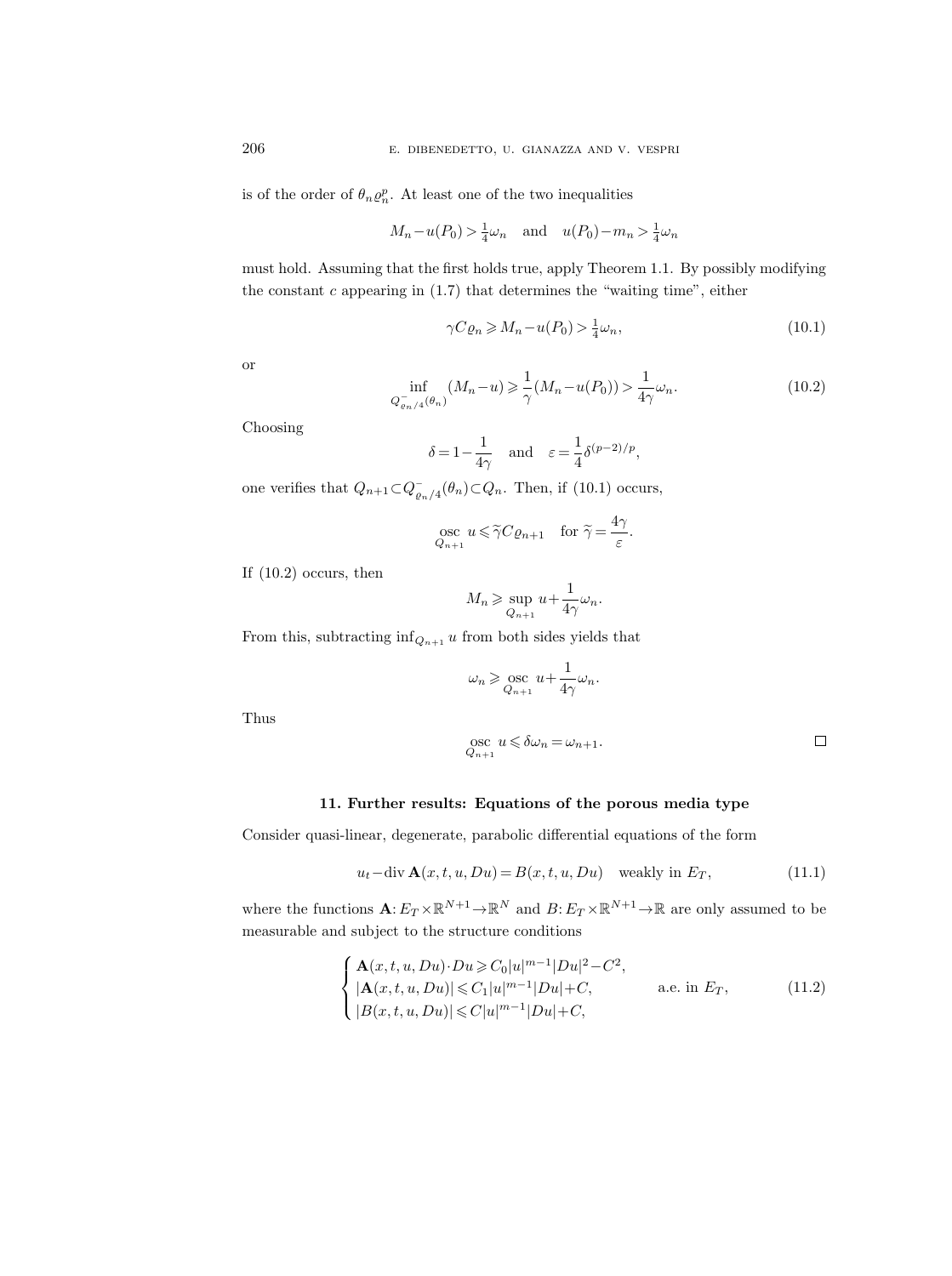where  $m\geqslant1$ ,  $C_0$  and  $C_1$  are given positive constants, and C is a given non-negative constant. A function

$$
u \in C_{loc}(0, T; L^{2}_{loc}(E))
$$
 such that  $|u|^{(m+1)/2} \in L^{2}_{loc}(0, T; W^{1,2}_{loc}(E))$  (11.3)

is a local, weak solution to (11.1) if for every compact set  $K\subset E$  and every sub-interval  $[t_1, t_2] \subset (0, T]$  the integral equality (1.4) holds for all  $\varphi$  as in (1.5) for  $p=2$ . For  $(x_0, t_0) \in$  $E_T$ , assume that  $u(x_0, t_0) > 0$ , and consider cylinders of the type

$$
(x_0, t_0) + Q_{\varrho}^{\pm}(\theta)
$$
 for  $p = 2$  and  $\theta = \left(\frac{c}{u(x_0, t_0)}\right)^{m-1}$ . (11.4)

Local, weak solutions to  $(11.1)–(11.2)$  are locally bounded and locally Hölder continuous in  $E_T$  [6]. Therefore, they have pointwise values in  $E_T$  and the boxes in (11.4) are well defined. These cylinders are intrinsic to the solution, since their length is determined by the value of u at  $(x_0, t_0)$ .

THEOREM 11.1. (Intrinsic Harnack inequality) Let  $u$  be a continuous, non-negative, weak solution to (11.1)–(11.2). There exist positive constants c and  $\gamma$  depending only upon the data, such that for all intrinsic cylinders  $(x_0, t_0) + Q_{4\rho}^{\pm}(\theta)$  as in (11.4), contained in  $E_T$ , either  $u(x_0, t_0) \leq \gamma C \varrho$  or

$$
u(x_0, t_0) \le \gamma \inf_{K_{\varrho}(x_0)} u(x, t_0 + \theta \varrho^2), \quad \theta = \left(\frac{c}{u(x_0, t_0)}\right)^{m-1}.
$$
 (11.5)

The theorem has been stated for continuous solutions, to give meaning to  $u(x_0, t_0)$ . However, it continues to hold for non-negative, weak solutions of  $(11.1)$ – $(11.2)$  for almost all  $(x_0, t_0) \in E_T$  and for corresponding cylinders  $(x_0, t_0) + Q_\varrho(\theta) \subset E_T$ . The intrinsic Harnack inequality, in turn, can be used to prove that local solutions of (11.1) are locally Hölder continuous.

THEOREM 11.2. (Harnack inequality and Hölder continuity) Any locally bounded weak solution to  $(11.1)-(11.2)$ , with no sign restriction, is locally Hölder continuous in  $E_T$ .

A locally quantitative Hölder estimate can be established as a minor variant of the arguments of §10. The only difference is that  $M_n-u$  and  $u-m_n$  are not solutions of (11.1). However, the proof in §§3–9, only uses De Giorgi-type lemmas (such as Lemma 4.1) for the truncations  $(u-k)_{\pm}$ , and the corresponding Harnack estimates can be restated as local bounds for  $M_n-u$  and  $u-m_n$ .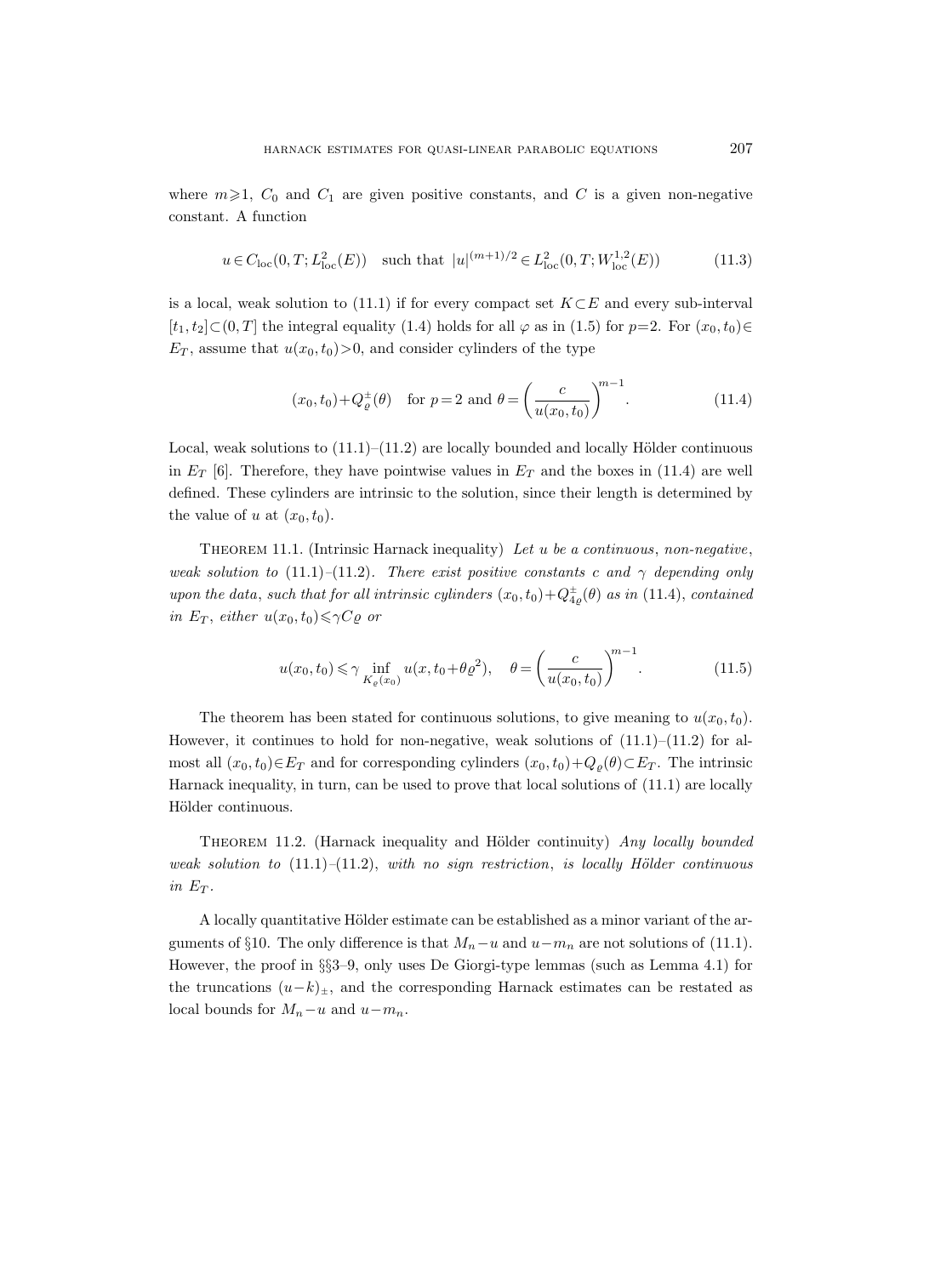#### References

- [1] Aronson, D. G. & Serrin, J., Local behavior of solutions of quasilinear parabolic equations. Arch. Rational Mech. Anal., 25 (1967), 81–122.
- [2] De Giorgi, E., Sulla differenziabilit`a e l'analiticit`a delle estremali degli integrali multipli regolari. Mem. Accad. Sci. Torino. Cl. Sci. Fis. Mat. Nat., 3 (1957), 25–43.
- [3] DIBENEDETTO, E., Intrinsic Harnack type inequalities for solutions of certain degenerate parabolic equations. Arch. Rational Mech. Anal., 100 (1988), 129–147.
- [4] Harnack estimates in certain function classes. Atti Sem. Mat. Fis. Univ. Modena, 37 (1989), 173–182.
- [5] Degenerate Parabolic Equations. Universitext. Springer, New York, 1993.
- [6] DIBENEDETTO, E. & FRIEDMAN, A., Hölder estimates for nonlinear degenerate parabolic systems. J. Reine Angew. Math., 357 (1985), 1–22.
- [7] DiBenedetto, E., Gianazza, U. & Vespri, V., Local clustering of the non-zero set of functions in  $W^{1,1}(E)$ . Atti Accad. Naz. Lincei Cl. Sci. Fis. Mat. Natur. Rend. Lincei Mat. Appl., 17 (2006), 223–225.
- [8] HADAMARD, J., Extension à l'équation de la chaleur d'un théorème de A. Harnack. Rend. Circ. Mat. Palermo, 3 (1954), 337–346.
- [9] Ladyzhenskaya, O. A., Solonnikov, V. A. & Uraltseva, N. N., Linear and Quasilinear Equations of Parabolic Type. Nauka, Moscow, 1968 (Russian); English translation: Translations of Mathematical Monographs, 23. Amer. Math. Soc., Providence, RI, 1967.
- [10] LADYZHENSKAYA, O. A. & URALTSEVA, N. N., Linear and Quasilinear Elliptic Equations. Nauka, Moscow, 1964 (Russian); English translation: Academic Press, New York, 1968.
- [11] Moser, J., On Harnack's theorem for elliptic differential equations. Comm. Pure Appl. Math., 14 (1961), 577–591.
- $[12]$  A Harnack inequality for parabolic differential equations. Comm. Pure Appl. Math., 17 (1964), 101–134.
- $[13]$  On a pointwise estimate for parabolic differential equations. Comm. Pure Appl. Math., 24 (1971), 727–740.
- [14] NASH, J., Continuity of solutions of parabolic and elliptic equations. Amer. J. Math., 80 (1958), 931–954.
- [15] Pini, B., Sulla soluzione generalizzata di Wiener per il primo problema di valori al contorno nel caso parabolico. Rend. Sem. Mat. Univ. Padova, 23 (1954), 422–434.
- [16] SERRIN, J., Local behavior of solutions of quasi-linear equations. Acta Math., 111 (1964), 247–302.
- [17] Trudinger, N. S., Pointwise estimates and quasilinear parabolic equations. Comm. Pure Appl. Math., 21 (1968), 205–226.